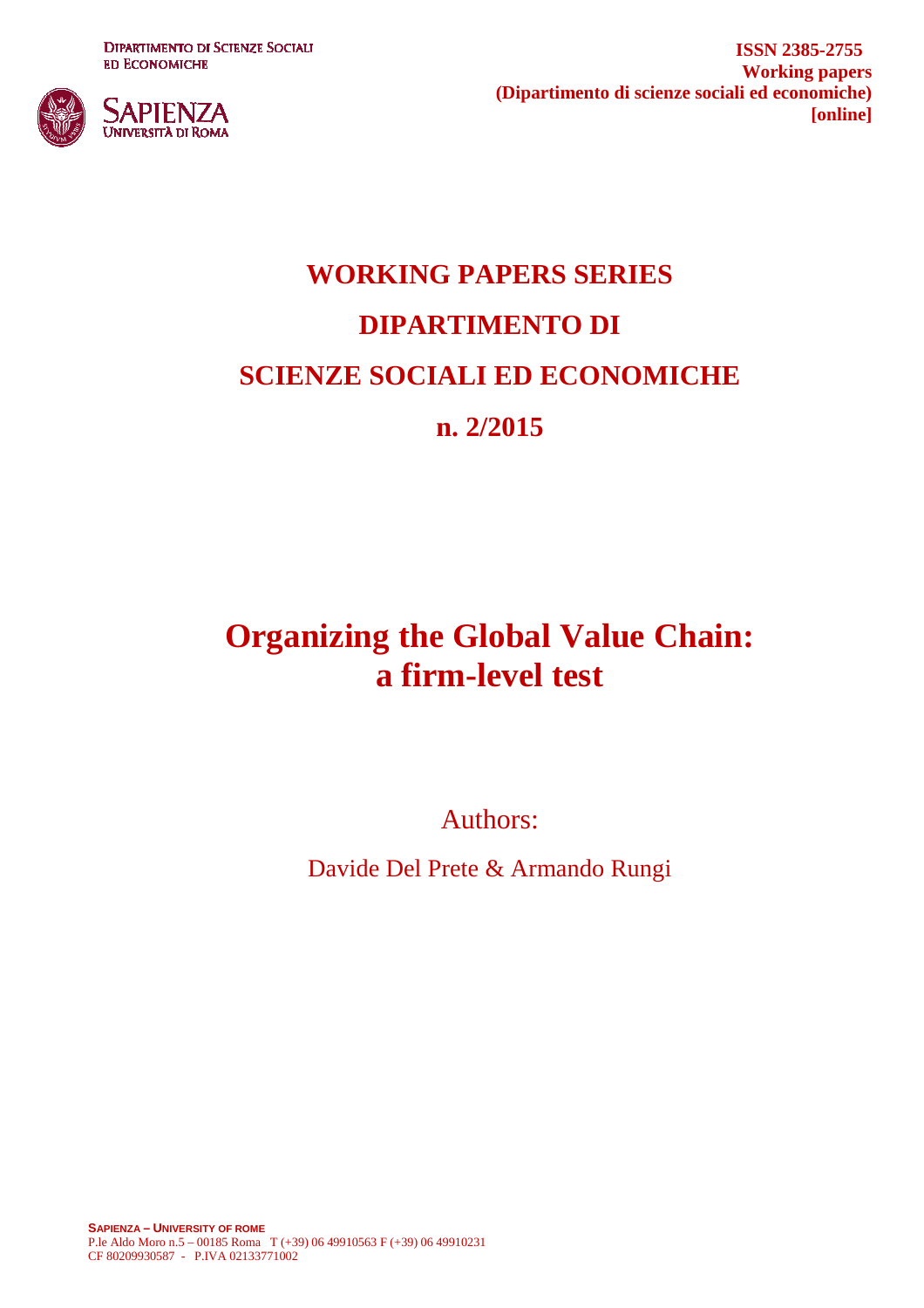## Organizing the Global Value Chain: a firm-level test

Davide Del Prete<sup>†</sup> (Sapienza University of Rome) Armando Rungi<sup>‡</sup> (IMT Lucca)

#### April 2015

#### Abstract

In the last two decades, technological progress and a decrease in trade barriers fostered the formation of global value chains, in which different sequences of production stages, previously performed in close proximity, can now be unbundled globally. In this contribution we test at the firm level the optimal allocation of ownership rights along a productive sequence, as in the framework set by Antras and Chor (2013). For this purpose we exploit an own-built dataset made of 4,214 parents which have acquired or established at least one affiliate in the period 2004-2012. Overall, they control 104,720 affiliates and operate in 185 countries. Assuming a technological orientation of the value chain from the Önal consumer upwards, we positively test that incentives to integrate suppliers vary systematically with: i) the relative upstream or downstream position of the affiliate with respect to the parent; ii) the elasticity of demand faced by the parent. Further, we find new insights for firm-level heterogeneity along supply chains, as more productive and bigger parent companies are more likely to choose affiliates next to the final consumer. Once controlling for the complexity of the internal supply chain at the moment the investment decisions occur, we find that bigger internal chains show a lower propensity to integrate at the margin, probably discount increasing coordination costs. Results are robust after different specifications. However, we detect some non-linearities over firm-level distributions, when integrated affiliates approach the bottom of the supply chain, next to the final consumer, after the VIII decile of the affiliates' downstreamness. In this case we presume that a horizontal rather than a vertical integration strategy could prevail.

Keywords: global value chains, vertical integration, property rights theory, multinational enterprises, downstreamness, business groups.

JEL codes: F14, F23, D23, G34, L20.

We would like to thank Daniel Trefler, Joanne Oxley, Kunal Dasgupta, Giorgia Giovannetti, Anna Giunta, Giuseppe De Arcangelis and Pierluigi Montalbano, as well as participants in the íEuropean Trade Study Group 2014′, *Explaining Economic Change 2014* - Rome' and in various seminars. Usual disclaimers apply.

y Mail to davide.delprete@uniroma1.it. Corresponding author at Department of Economics and Social Sciences, Piazzale Aldo Moro, 5 - 00185 Rome - Italy.

<sup>‡</sup>Mail to armando.rungi@imtlucca.it. Laboratory for the Analysis of Complex Economic Systems, piazza San Francesco 19 - 55100 Lucca - Italy.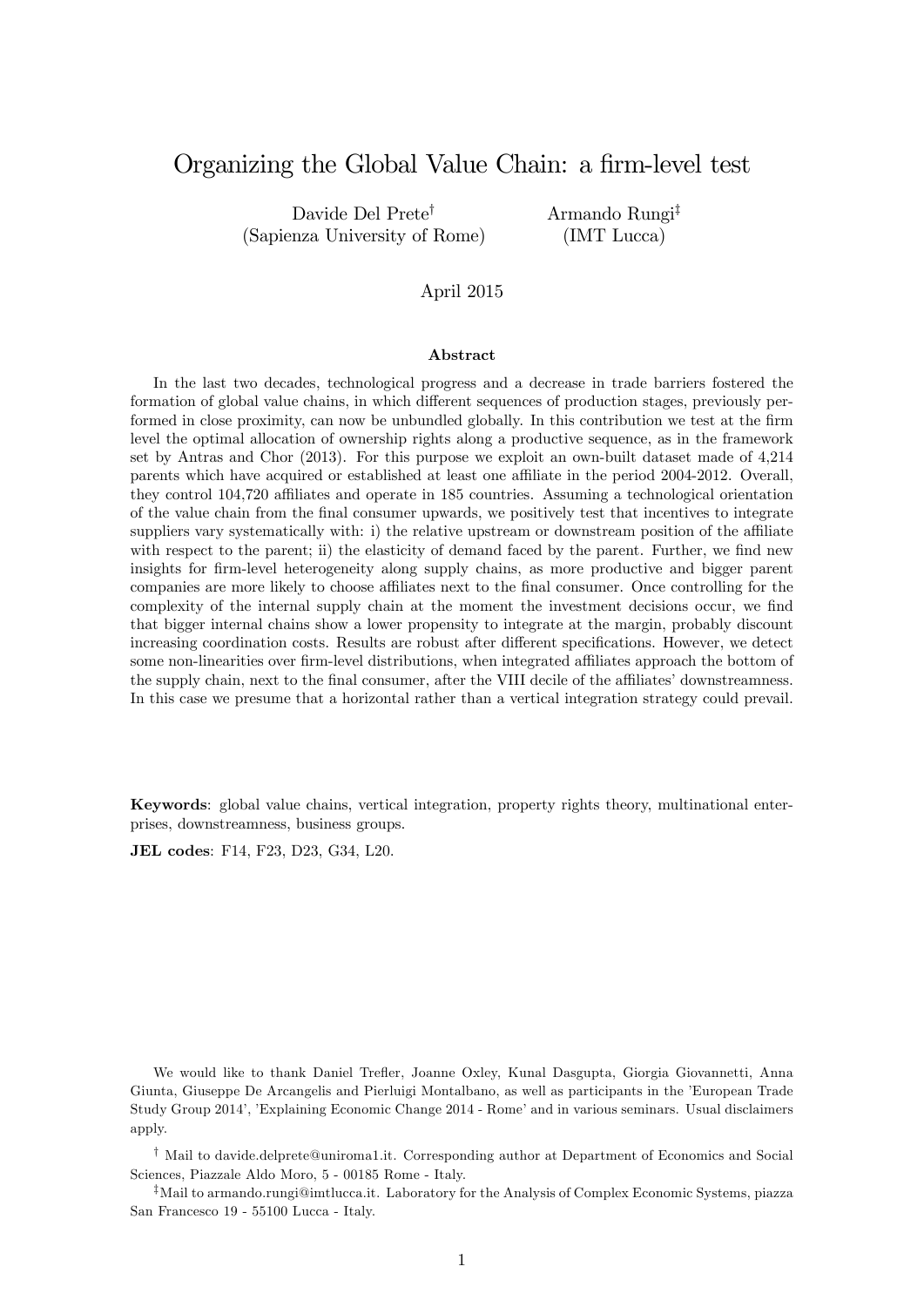## 1 Introduction

Since the late 80s, technological progress and a decrease in trade barriers have fostered the formation of cross-border sequences of productive stages undertaken by Örms along virtually international assembly lines<sup>[1](#page-2-0)</sup>. From the product design to the distribution to consumers, all intermediate stages of production can involve networks of Örms that are dispersed in several countries. Each production stage can be eventually organized by a company in two alternative ways, either keeping the input production within its boundaries, in case of standard vertical integration, or outsourcing it and engaging in armís length contracts. Thereby, the ordered sequence of all production stages makes a chain with some suppliers that are integrated or not within one or more companies' productive boundaries.

The aim of this contribution is to test for the organization of these Global Value Chains (GVCs) at the Örm-level, as sequences of intermediate stages that are subject to contractual frictions. In this context, the Önal and optimal allocation of ownership rights along the sequence can depend both on the relative position of each intermediate producer, and on the surplus that can be extracted from the sale of the final output, on which all the producers along the chain can rely. Here we adopt and test the theoretical framework set by Antràs and Chor [\(2013\)](#page-22-0), whose main proposition predicts that if the demand elasticity for the final output is sufficiently elastic, vertical integration occurs for the stages of the supply chain that are more proximate to the final consumer. We find confirmation of this main prediction, but we also provide evidence of some non-linearities, once the full range of demand elasticity is exploited and the parent company approaches the bottom of the supply chain. Results are robust to several specifications, also controlling for the simultaneity bias that could possibly arise after including in the same sample newly integrated affiliates and long-established corporate structures.

Moreover, we are able to detect firm-level heterogeneity in vertical integration strategies along the value chain. We find that the more productive and larger parents are able to pick affiliates located relatively downstream. Also, conditional on past choices of integration, we find that more productive parents integrate less likely further stages of production. Similarly, parents already controlling complex supply chains show a lower propensity to integrate further intermediate producers as they have to discount increasing internal coordination costs.

For the purpose of our empirical analysis we exploit an own-built database of domestic and multinational Business Groups (BGs), following the methodology set in [Altomonte and Rungi](#page-22-1) [\(2013\)](#page-22-1), for which the observation unit is a parent company that organizes several affiliates through a form of hierarchical control. Hence, we complement our firm-level data with metrics of downstreamness and demand elasticity sourced respectively by Antràs and Chor  $(2013)$  and [Broda and Weinstein](#page-22-2)  $(2006)$ .

For example, consider the case of two BGs present in our dataset: Sony and Johnson & Johnson. We report these two case studies in Tables [1](#page-3-0) and [2.](#page-3-1) The first is a group originated in Japan and primarily focused on electronics manufacturing, whereas the second is a US multinational producing medical devices and pharmaceutical products. From our data both exhibit similar degrees of parent downstreamness, but face very different average demand elasticities and hence very different vertical integration propensities. Both BGs have a similar group size, as they control 405 and 353 affiliates respectively and, when looking at their parent outputs, they are among the most downstream in our sample (.87 and .92), but final consumers tend to be much less price sensitive in the case of Sony (elasticity around 4:79) than in the case of Johnson & Johnson (elasticity around 12:72). Accordingly, the average affiliates' downstreamness is  $.50$  for Sony and  $.71$  for Johnson & Johnson. That is, when the demand is sufficiently elastic, vertical integration preferably occurs downstream, leaving potential outsourcing of inputs further upstream<sup>[2](#page-2-1)</sup>.

Our empirical framework allows the decision making center, i.e. the parent firm, to locate in any of the production stages, as we collect all firms' activities along the chain [\(Ramondo et al.,](#page-23-0) [2015\)](#page-23-0),

<span id="page-2-0"></span><sup>&</sup>lt;sup>1</sup>See [Baldwin and Lopez-Gonzalez](#page-22-3) [\(2014\)](#page-22-3) and previously [Hummels et al.](#page-23-1) [\(2001\)](#page-23-1) for a discussion of the relevance of the phenomenon and of the structural economic changes it entails.

<span id="page-2-1"></span><sup>&</sup>lt;sup>2</sup>These correlations are systematic in our data. For example, when we take two smaller groups. Seachange International Inc., primarily active in computer and peripheral equipment manufacturing, controls 11 affiliates and has a downstream parent (:92) that faces a relatively low demand elasticity (4:77). Ashok Leyland, an Indian automobile manufacturing, controls 10 affiliates and still has a very downstream parent (.94), but in this case it faces a much higher demand elasticity (84.19) for the final output. Consistently with the above results the average affiliates' downstreamness is relatively lower for the former  $(.53)$  than for the latter  $(.68)$ .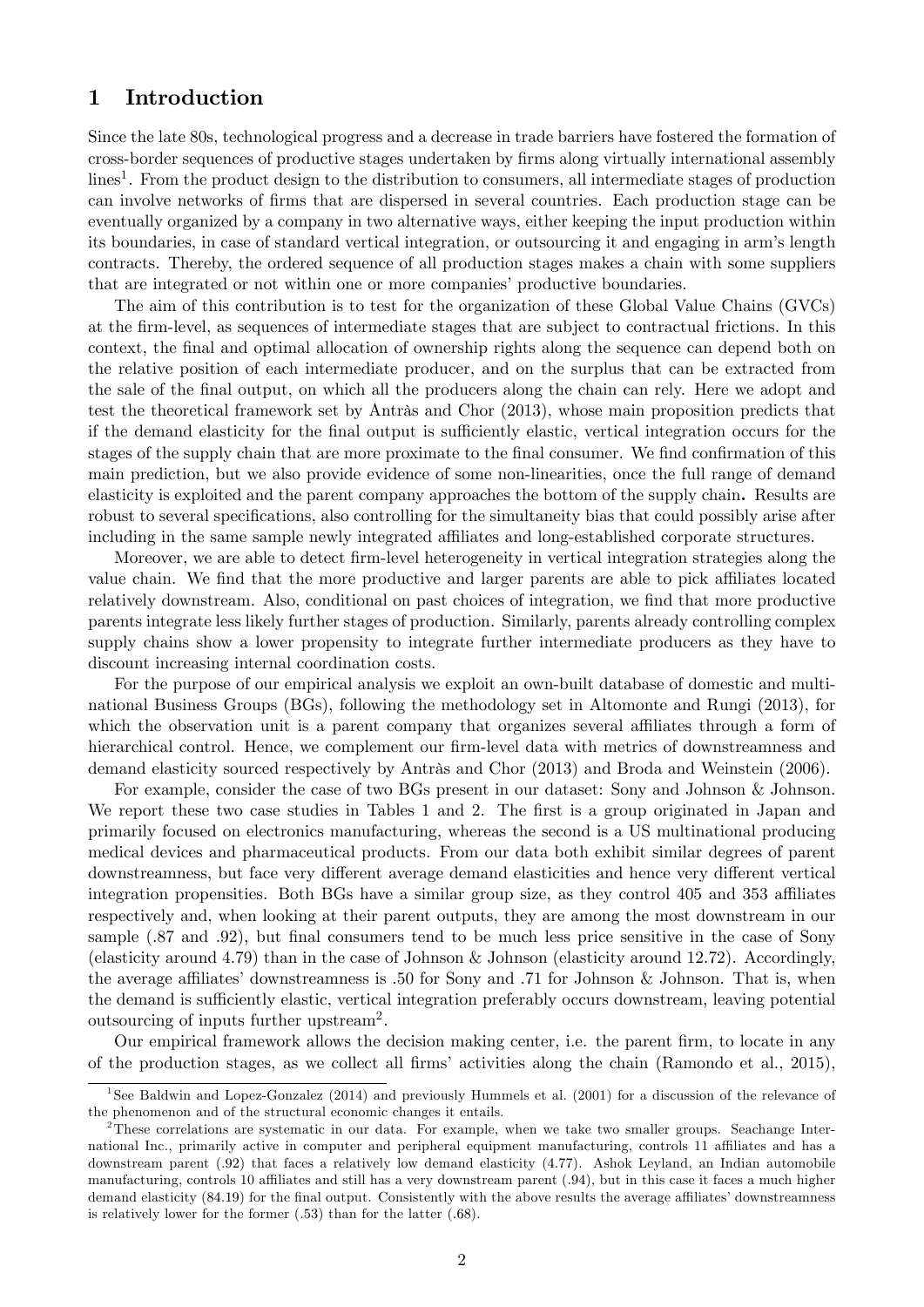Table 1: A case of sequential substitutes (low demand elasticity)

<span id="page-3-0"></span>

Table 2: A case of sequential complements (high demand elasticity)

<span id="page-3-1"></span>

controlling also for potential firm-level heterogeneity from financial accounts. Thus, we can make reference to the relative positioning as opposed to the absolute position of each parent company in relationship to vertical integration choices. Indeed, based on preliminary evidence from our sample, we find that parent companies can be often located up in the supply chain, in violation of the assumption by the Antràs and Chor  $(2013)$  model that places the decision making centers always at the bottom, where consumers buy a final product. Nonetheless, we argue that our empirical evidence shows that the main tenet of the theoretical framework is still valid, but until the VII or VIII deciles of the affiliate positioning, depending on the downstreamness metrics we adopt.

The remainder of this paper is organized as follows. In Section 2 we briefly review previous literature. Section 3 introduces the construction of our sample and the variables used in our econometric investigations. In Section 4 we present different empirical specifications and robustness checks. Finally Section 5 concludes.

## 2 Literature review

Several works investigated the determinants of cross-border vertical integration, i.e. the global decision to *'make or buy'*, as giving rise to intra-firm transactions. Among others, Antràs [\(2003\)](#page-22-4) revealed why intra-Örm trade is mainly concentrated in capital intensive industries and between capital abundant countries, while Antràs and Helpman [\(2004\)](#page-22-5) argued that only the most productive among them are able to sustain higher sunk costs of international vertical integration in a context of heterogeneous firms, and that would explain the positive correlation existing between intra-firm trade and productivity dispersions. These theoretical models were generalized by Antràs and Helpman [\(2008\)](#page-22-6) in order to accommodate for varying degrees of contractual frictions, finding that better contracting institutions in the suppliers' country of origin let offshoring strategies prevail<sup>[3](#page-3-2)</sup>. With a broader perspective, [Acemoglu et al.](#page-22-7) [\(2007\)](#page-22-7) were the first to consider the possibility that unique headquarters have to commit to contracts with several suppliers, in this way extending in scope the one-shot *make or buy* decision. Eventually, they show that a greater contractual incompleteness leads to the adoption of less advanced technologies, even more when intermediate inputs are highly complementary.

<span id="page-3-2"></span> $3$ For a review of firms' organization strategies and trade, see Antràs and Yeaple [\(2014\)](#page-22-8).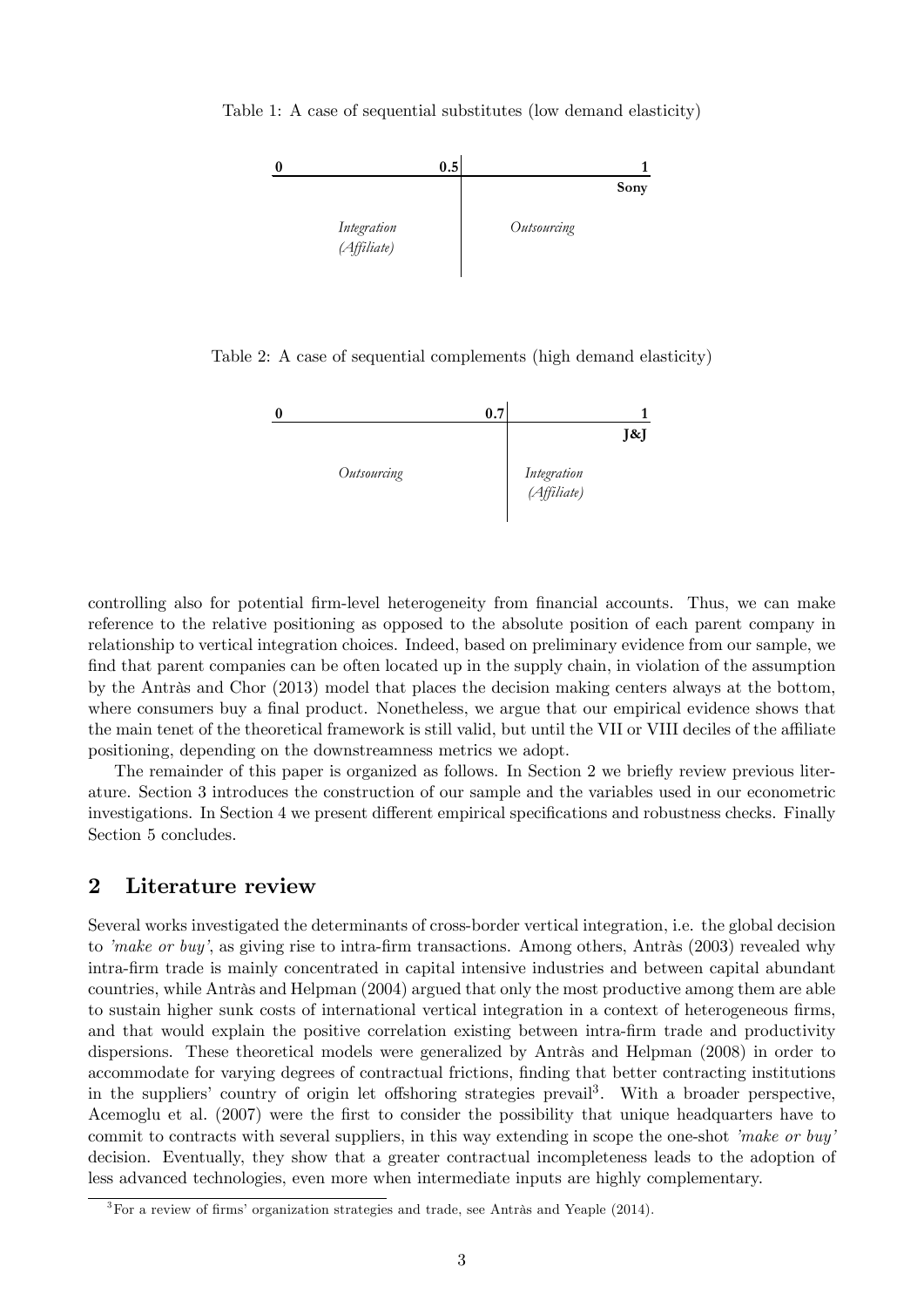Based on empirical Öndings, we can distinguish two main strands of literature.

On one hand, Nunn and Trefler [\(2008\)](#page-23-2) and Nunn and Trefler [\(2013\)](#page-23-3) have a primary industry/product focus when examining the determinants of U.S. imports share that occurs intra-Örm. They confirm a logic of property-rights theories in the case of multinational firms: vertical integration prevails when non-contractible headquarters inputs are more relevant and productivity is higher. Similarly, [Bernard et al.](#page-22-9) [\(2010\)](#page-22-9) find that intra-firm trade mainly occurs for skill-intensive products from developing countries but for capital-intensive products from advanced countries.

On the other hand, when exploiting Örm level data, [Tomiura](#page-23-4) [\(2007\)](#page-23-4) and [Kohler and Smolka](#page-23-5) [\(2012\)](#page-23-5) document the well-known productivity premia associated with multinational enterprises, this time differentiating by sourcing strategies: foreign outsourcers and exporters tend to be less productive than the Örms active in FDI or involved in multiple globalization modes, but they are more productive than purely domestic Örms. There is also evidence that for the most productive multinationals the chance of trading with an independent supplier is higher when they intensively use relationship-specific inputs, as in [Defever and Toubal](#page-23-6) [\(2013\)](#page-23-6). In addition, [Corcos et al.](#page-22-10) [\(2013\)](#page-22-10) support the prediction that intra-Örm imports are more likely in capital- and skill-intensive Örms, in highly productive Örms and from countries with a good rule of law, whereas [Acemoglu et al.](#page-22-11) [\(2009\)](#page-22-11) register a greater propensity to vertically integrate in hosting countries where one can find both higher contracting costs and a more favorable financial environment. Also, as shown by [Alfaro and Charlton](#page-22-12) [\(2009\)](#page-22-12), a great share of intra-Örm trade occurs already from within the same industry and [Alfaro et al.](#page-22-13) [\(2013\)](#page-22-13) ascertain that higher market prices lead to a greater propensity to vertically integrate.

However, none of the previous works consider the sequential nature of production as affecting location and organizational decisions by multinational enterprises. First efforts in this direction are made by [Harms et al.](#page-23-7) [\(2012\)](#page-23-7), who consider a particular sequence of stages and a non-monotonic variations of transportation costs along the chain to show the trade-off faced by firms between offshoring and domestic production. Moreover, [Costinot et al.](#page-22-14) [\(2013\)](#page-22-14) develop a theoretical model for which asupply chain is ordered following the ideal standardization content of production, with more standardized stages entailing a lower content of knowledge and hence a higher country growth potential. Their aim is to prove how country patterns of specialization can have consequences on income distribution on a world scale.

We instead choose to exploit the framework proposed by Antràs and Chor  $(2013)$ , where the authors draw a property-rights model of firms' boundaries, dissecting the optimal allocation of ownership rights in a context where production processes are sequential and contracts between a final producer and its suppliers are all potentially incomplete. Differently from previous works, they introduce a technological ordering in production stages, so that one stage can commence only when intermediate inputs from upstream stages are complete. This is a noteworthy advance in the comprehension of the organization of Global Value Chains, since their model design is capable to proxy an actual productive environment in which a firm and its suppliers have to bargain sequentially, but on the basis of an expected surplus that is realized only after the sale of the final good, at the end of all production stages. In this sequential context the authors introduce the classic trade-off faced by each supplier, who has to undertake a relation-specific investment in order to provide a customized input that is partially non-contractible. Hence, contractual incompleteness leads the final good producer, who owns residual control rights in case of integration, to enhance its bargaining power in case of a contractual breach. However, as in similar frameworks, the strategy of vertical integration reduces the suppliers' incentives to invest in the productive relationship.

The key novelty is that there exists a dependence among all production stages because the relationspecific investment made by upstream suppliers affects also the incentives to invest in more downstream stages. If an investment made by a supplier increases the value of the marginal product, production stages can be labelled sequential complements, and it occurs when the price elasticity of final-good demand is higher than the value of the elasticity of substitution across different inputs. Conversely, if a supplier perceives a diminished product value, we have the case of sequential substitutes, in which the demand elasticity of the final good is sufficiently low. Therefore, inputs are sequential complements (substitutes) only if the elasticity of final good demand is higher (lower) than the elasticity of substitution across the intermediates provided by the different suppliers.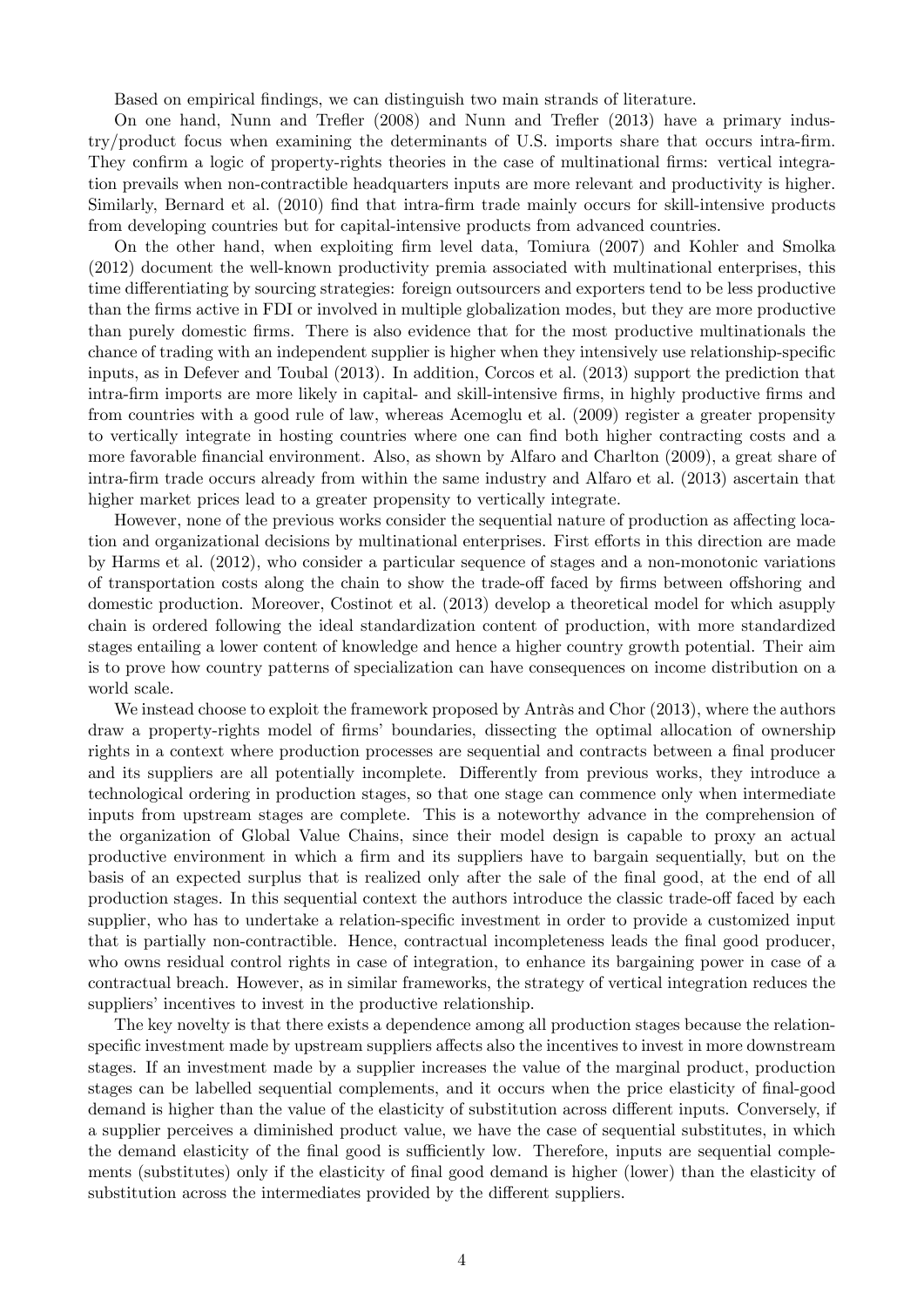At the time of writing, a preliminary successful attempt to test at the firm-level this framework is done in [Alfaro et al.](#page-22-15) [\(2015\)](#page-22-15), although with more limited information in terms of sample coverage and not controlling for firm-level heterogeneity, after aggregating affiliates' information at the industrylevel.

In the following analysis, coherently with our choice of a theoretical reference, we positively test the propensity towards vertical integration along sequential production stages by parents acquiring control over companies, identifying complements and substitutes cases and introducing controls for firm heterogeneity. Thereafter, we detect some non-linearities at the bottom of the supply chain, once the full distribution of affiliates' downstreamness and parent elasticity is exploited.

## 3 Sample construction

As we are interested in studying the determinants of organization of production stages by a parent company, the sample we build comprises networks of affiliates whose economic activity is coordinated by a single ultimate owner, that we consider as headquarter. In this we rely on a methodological framework set by [Altomonte and Rungi](#page-22-1) [\(2013\)](#page-22-1), according to which the observation unit is a set of affiliates including its headquarters, whose units can be located either in the country of origin of the parent or abroad, and that are controlled after reaching an absolute majority threshold for direct and indirect equity participation. The benefit of adopting a network approach resides in the possibility to take into account both direct control, when majority of votes is reached directly at the parent-level, and indirect control, when affiliates exert control on other sub-affiliates. The phenomenon of cross-participations is often neglected in other empirical works<sup>[4](#page-5-0)</sup>. Here we follow international standards [\(OECD,](#page-23-8) [2005;](#page-23-8) [EUROSTAT,](#page-23-9) [2007;](#page-23-9) [UNCTAD,](#page-23-10) [2009\)](#page-23-10) to set a control threshold at absolute majority of stakes ( $\geq 50.01\%$ ). Hence, for our purpose, we elaborate data from two original sources: we retrieve M&A deals occurred in the period 2004 to 2012 from the Zephyr Database and we complement this information with data on networks of affiliates existing in 2012, as sourced from the Ownership Database contained in Orbis<sup>[5](#page-5-1)</sup>, from where we collect also firm-level financial accounts, when available, and incorporation dates.

After combining information from acquisitions and takeovers, on the basis of incorporation and acquisition dates, we are able to separate between a stock and a flow of affiliates that can help us in determining the choice of integrating production stages also as a function of the already established internal supply chains, possibly developed over a very long span of time.

As we report in Table [3,](#page-6-0) we end up with a main sample made of 4,214 manufacturing parents controlling a total of  $104,720$  affiliates in 185 countries. Of these, 71,011 affiliates are incumbent, whereas 33,709 are new affiliates in a productive network after 2004 and until 2012.

Since the main target of our analysis is the organization of production sequences before reaching a Önal consumer, we exclude from our analysis parent companies that are mainly active in primary or services industries, i.e. their final output is not a manufactured product<sup>[6](#page-5-2)</sup>. Still, vertically integrated supply chains in our final sample can rely on service inputs, provided by affiliates throughout the entire production network.

The rich structure of our data allows controlling for a possible endogenous formation of internal value chains, with parents integrating activities but conditional on already established productive networks. For this purpose we will introduce a control function approach, taking advantage of the information about affiliates that were integrated before 2004, as reported in the third column of

<span id="page-5-0"></span><sup>&</sup>lt;sup>4</sup>Affiliates can participate with their own portfolio of stakes in determining the total allocation of property rights on top of the parent company. Eventually, the object of analysis becomes a Business Group, made of at least two formally autonomous legal entities that are coordinated by a unique parent, which can develop very complex organizational structures. For more details on the procedure and its benefits, see [Altomonte and Rungi](#page-22-1) [\(2013\)](#page-22-1).

<span id="page-5-1"></span><sup>&</sup>lt;sup>5</sup>Both sources we use are compiled by Bureau van Dijk, a consultancy firm collecting companies' information for business intelligence. All in all, Zephyr contains information on over one million deals while Orbis includes up-to-date information for over 120 million firms worldwide.

<span id="page-5-2"></span> $6$ We detect about 223,167 parents that are mainly involved in primary or services industries, which can have invested or not in the period of our analyses (2004-2012). Preliminary analysis shows that a relative majority of them includes small finance and consulting firms, construction and transportation companies.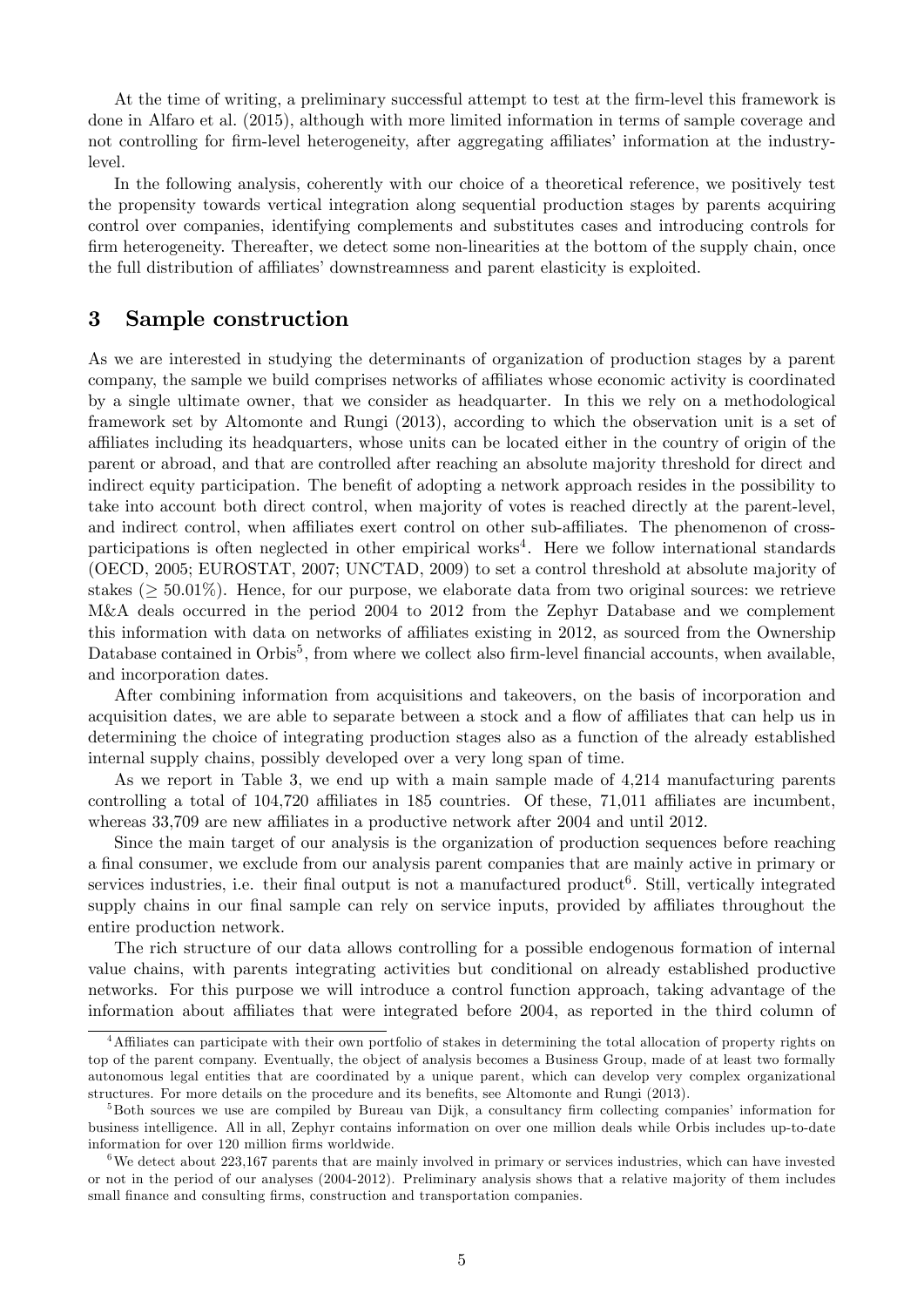Table [3.](#page-6-0) Indeed, many groups of firms present in our data can report even century-old traditions of productive activity, going farther back any measured variable we can include as a control in our empirical specifications.

|                                                     | Parents | All affiliates<br>$(A+B)$ | Affiliates as<br>before 2004-2012<br>(A) | Newly integrated<br>affiliates<br>(B) |  |
|-----------------------------------------------------|---------|---------------------------|------------------------------------------|---------------------------------------|--|
| Manufacturing parents<br>$(investors in 2004-2012)$ | 4,214   | 104,720                   | 71,011                                   | 33,709                                |  |

<span id="page-6-0"></span>Table 3: Sample coverage I: Parents and affiliates.

<span id="page-6-1"></span>Table 4: Sample coverage II: Main geographic regions.

|                      | Parents | All affiliates | Affiliates as<br>before 2004-2012 | Newly integrated<br>affiliates |
|----------------------|---------|----------------|-----------------------------------|--------------------------------|
|                      |         | $(A+B)$        | (A)                               | (B)                            |
| <b>OECD</b>          | 3,371   | 88,041         | 60,867                            | 27,174                         |
| non-OECD             | 843     | 16,679         | 10,144                            | 6,535                          |
| European Union       | 1,421   | 58,508         | 40,620                            | 17,888                         |
| <b>United States</b> | 1,407   | 18,005         | 10,592                            | 7,413                          |
| Rest of the world    | 1,386   | 28,207         | 19,799                            | 8,408                          |
| of which:            |         |                |                                   |                                |
| Japan                | 285     | 7,079          | 5,986                             | 1,093                          |
| Latin America        | 50      | 2,539          | 1,727                             | 812                            |
| <b>Middle East</b>   | 47      | 1,002          | 642                               | 360                            |
| China                | 154     | 2,113          | 1,293                             | 820                            |
| Africa               | 24      | 1,448          | 1,072                             | 376                            |
| <b>ASEAN</b>         | 211     | 2,748          | 2,035                             | 713                            |
| To tal               | 4,214   | 104,720        | 71,011                            | 33,709                         |

In Table [4](#page-6-1) we provide a geographic coverage of our main sample by some countries/areas where we validate the existence of a high flows' concentration between capital-abundant countries, a crucial feature detected also in several works when looking at related-parties trade data. Parents are classified by their home country in the second column, while in the third column we report the total number of affiliates owned by those parents, either as a stock before 2004 or as investment operations undertaken after 2004, respectively reported in column 4 and in column 5 of Table [4.](#page-6-1)

As expected, the majority of our internal supply chains originate in OECD countries (80%), whose affiliates represent around  $85\%$  ( $88,041$  out of  $104,720$ ) of our final sample. Of these,  $27,174$  are new acquisitions. In addition, EU countries report the largest number of parents  $(34%)$  and affiliates  $(55%),$ with two thirds of them already integrated in the past, while in US we find about  $1,400$  parents  $(32\%)$ which control  $18,005$  affiliates<sup>[7](#page-6-2)</sup>.

<span id="page-6-2"></span> $7$ To validate our dataset we can mainly rely on [Altomonte and Rungi](#page-22-1) [\(2013\)](#page-22-1), from which we borrow the data method-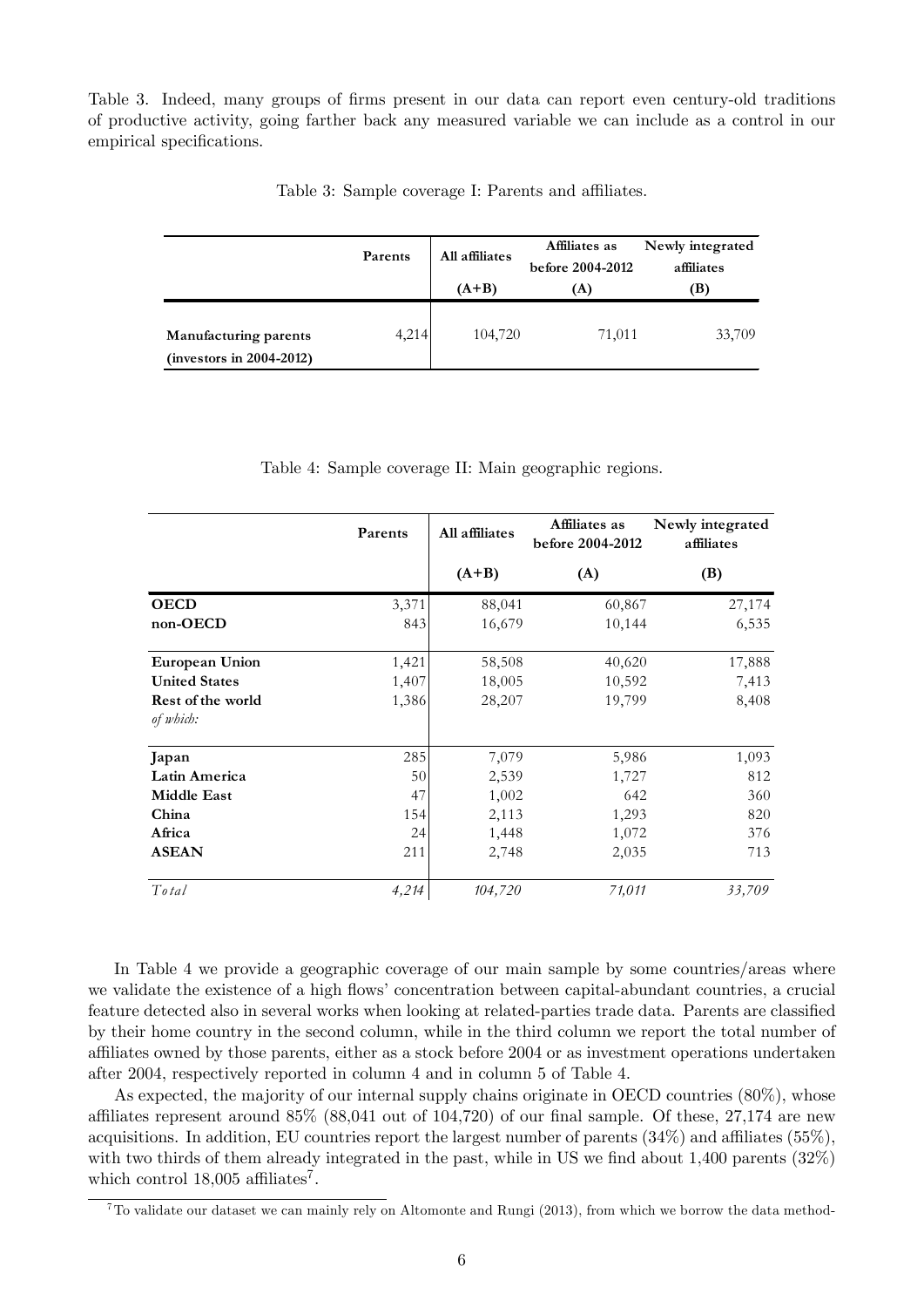From our sample, a representative parent controls on average  $24.87$  affiliates, it is active in 6 countries and started its activity on average in 1983. However, distributions are rather skewed since the median parent controls only 5 affiliates present in 2 countries. About  $63\%$  of our sample is made of multinational groups, i.e. networks coordinated by a parent that report at least one foreign affiliate. Yet, we keep also entirely domestic groups, for which all affiliates are located in the parents' country of origin, as a further control group, assuming that parents can choose to develop supply chains entirely at home.

For the purpose of our analysis we link firms' activity information with industry-level metrics of demand elasticity and downstreamness. The first we source from [Broda and Weinstein](#page-22-2) [\(2006\)](#page-22-2), assuming that for sufficiently high (low) values of this average demand elasticity the corresponding elasticity of substitution across inputs is low  $(high)^8$  $(high)^8$ .

As for downstreamness metrics, we source directly from Antràs and Chor  $(2013)$ , according to which the relative location of an industry in production processes is measured as the distance from final consumers, thus giving an orientation to technological processes over different stages of production, eventually leading to production of final goods. Hence, downstreamness metrics are normalized on a range in  $[0, 1]$ , where 1 represents full proximity to final demand and 0 is the beginning of a production line.

In absence of original information on actual shipments of intermediate inputs, these metrics turn to 2002 US Input-Output tables produced by US Census Bureau in order to obtain average measures of the relative position of each industry in the production processes<sup>[9](#page-7-1)</sup>. We exploit both alternative metrics of downstreamness: the first is built as the ratio of the aggregate direct use of an input to the aggregate total use of that industry  $(DuseTuse)$ , whereas the second weighs for the average position of that industry in the supply chain at which an industrial output is used (DownMeasure).

After merging with our firm-level sample, in Table [5](#page-8-0) we report the ten highest and lowest values of DuseTuse and DownMeasure across the 473 manufacturing industries we observe at the 6-digit of the NAICS rev.2007. The industries featuring the lowest downstreamness values tend to be in raw materials processing (aluminium, petrochemical, or copper), whereas industries with highest values are footwear and automobile manufacturing. In Table [5,](#page-8-0) the two alternative measures share five out of ten bottom industries and six out of top ten industries in our firm-level sample.

Thus, for each parent and affiliate along the control chain we have industry affiliations at the 6digit NAICS rev. 2007 classification, including both primary and secondary activities. After matching downstreamness industry metrics with the 6-digit NAICS rev. 2007 firms' activities, we average over parents' and affiliates' primary activities to obtain their positioning along the supply chain. Indeed, given the conglomerate nature of some groups of firms included in our sample, we may want exploit information on the full set of activities performed by a company, which can be active in more than one business or can be multiproduct in nature. Nevertheless,  $90\%$  of parent firms and  $70\%$  of affiliates in our sample present a single primary activity. In Table [6](#page-9-0) and in Figure [1](#page-9-1) and [2](#page-10-0) we report descriptive statistics and visualizations of downstreamness distributions from our firm-level sample. The correction made originally from input-output tables on the DownMeasure, for the length of the supply chain, is particularly evident when comparing distributions of either affiliates or parents with the values of  $DuseTuse$  metrics. The first has a different support, at least from our firm-level sample, as it starts at a higher value of  $.21.$  Also, both parents and affiliates show a thicker left tail in the DownMeasure distribution. As we will see in the following empirical analyses, this difference will not reflect a substantial change in results for relative positioning of a parent with respect to its integrated affiliates.

In fact, we can already notice an important descriptive finding. In contradiction with the original

ology applied to the same data sources. There, the authors exploit a full dataset of all 270,474 active headquarters controlling more than 1,500,000 (domestic and foreign) affiliates worldwide in 2010. They check for value-added genera-tion, then they validate the full sample after matching against the corresponding figures provided by [\(UNCTAD,](#page-24-0) [2011\)](#page-24-0). Correlations by country for parents and affiliates are respectively  $.94$  and  $.93$ .

<span id="page-7-0"></span> $8$ As in the industry-level investigation by Antràs and Chor [\(2013\)](#page-22-0), we assume that any existing cross-sectoral variation in input substitutability is largely uncorrelated with the elasticity of demand faced by the parent.

<span id="page-7-1"></span> $9$ The use of the US input-output table for the whole set of countries is justified by the assumption of a correlation in inputs patterns across countries, assuming a common technology frontier, a Leontief production function and crosscountry factor price equalization [\(Acemoglu et al.,](#page-22-11) [2009\)](#page-22-11).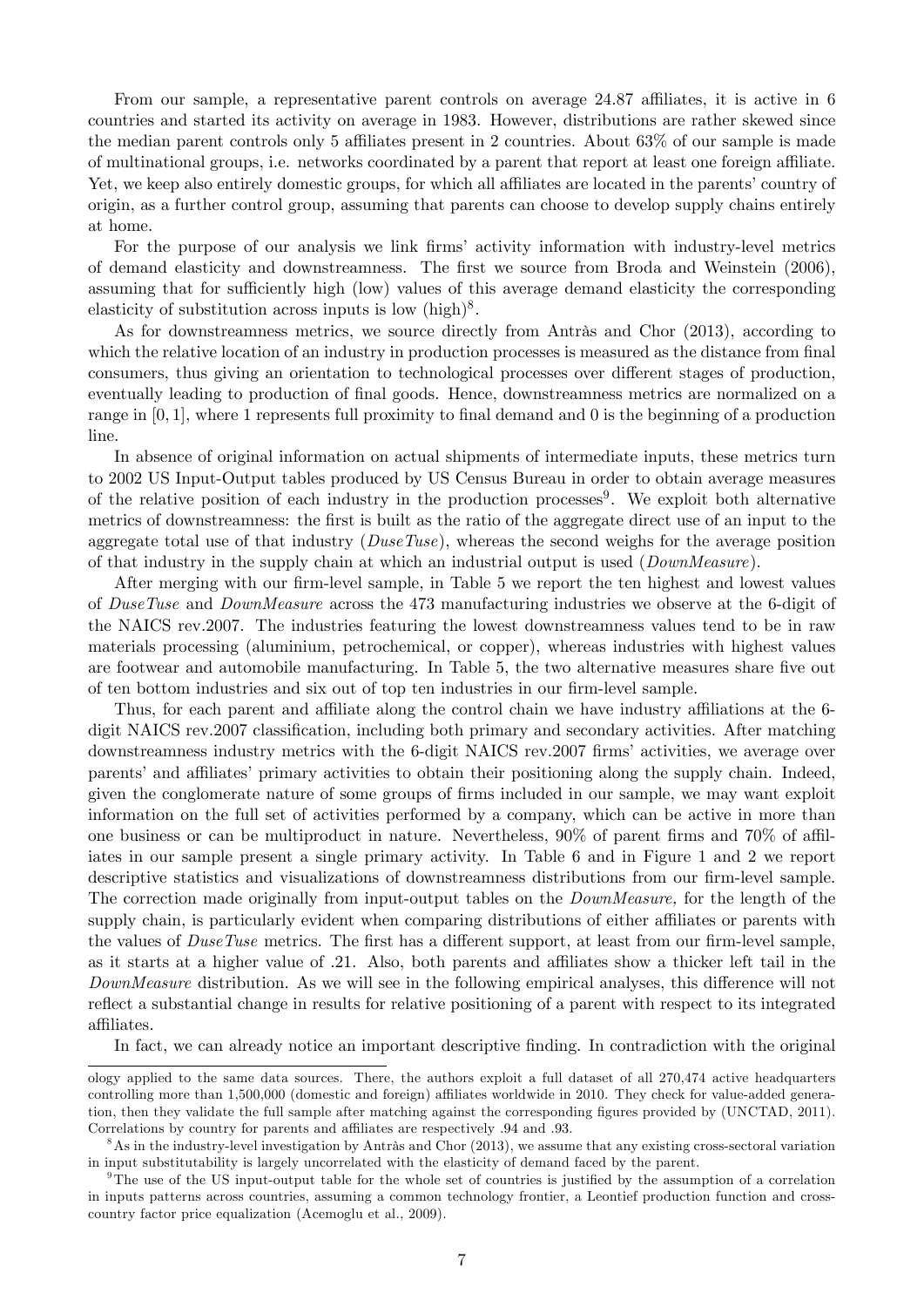#### <span id="page-8-0"></span>Table 5: Highest and lowest values of downstreamness metrics from sample

| <b>NAICS</b> code          | Industry label                                              | <b>DuseTuse</b> | <b>NAICS</b> code       | Industry label                                               | Down  |
|----------------------------|-------------------------------------------------------------|-----------------|-------------------------|--------------------------------------------------------------|-------|
|                            | Lowest 10 values                                            |                 |                         | Lowest 10 values                                             |       |
|                            | 331314 Secondary smelting and alloying of aluminum          | .0000           |                         | 325110 Petrochemical manufacturing                           | .2150 |
|                            | 325110 Petrochemical manufacturing                          | .0599           |                         | 331411 Primary smelting and refining of copper               | .2296 |
|                            | 331411 Primary smelting and refining of copper              | .0741           |                         | 331314 Secondary smelting and alloying of aluminum           | .2461 |
|                            | 336112 Light truck and utility vehicle manufacturing        | .0814           |                         | 325191 Gum and wood chemical manufacturing                   | .2595 |
|                            | 325211 Electric housewares and household fan manufacturing  | .1205           |                         | 325192 Cyclic crude and intermediate manufacturing           | .2595 |
|                            | 325910 Printing ink manufacturing                           | .1325           |                         | 325193 Ethyl alcohol manufacturing                           | .2595 |
|                            | 311119 Other animal food manufacturing                      | .1385           |                         | 325199 All other basic organic chemical manufacturing        | .2595 |
|                            | 333220 Plastics and rubber industry machinery manufacturing | .1420           |                         | 331312 Primary aluminum production                           | .2622 |
| 331311 Aluminia refining   |                                                             | .1447           | 331311 Alumina refining |                                                              | .2622 |
|                            | 331312 Primary aluminium production                         | .1447           |                         | 325311 Nitrogenous fertilizer manufacturing                  | .2658 |
|                            | <b>Highest 10 values</b>                                    |                 |                         | <b>Highest 10 values</b>                                     |       |
|                            | 337122 Nonupholstered wood household furniture              | .9922           |                         | 336213 Motor home manufacturing                              | .9879 |
| 339116 Dental laboratories |                                                             | .9942           |                         | 316211 Rubber and plastics footwear manufacturing            | .9927 |
|                            | 332992 Small arms ammunition manufacturing                  | .9955           |                         | 316212 House slipper manufacturing                           | .9927 |
|                            | 332993 Ammunition (except small arms) manufacturing         | .9955           |                         | 316213 Men's footwear (except athletic) manufacturing        | .9927 |
|                            | 316211 Rubber and plastics footwear manufacturing           | .9967           |                         | 316214 Women's footwear (except athletic) manufacturing      | .9927 |
|                            | 316212 House slipper manufacturing                          | .9967           |                         | 316219 Other footwear manufacturing                          | .9927 |
|                            | 316213 Men's footwear (except athletic) manufacturing       | .9967           |                         | 337121 Upholstered household furniture manufacturing         | .9928 |
|                            | 316214 Women's footwear (except athletic) manufacturing     | .9967           |                         | 337122 Nonupholstered wood household furniture manufacturing | .9948 |
|                            | 316219 Other footwear manufacturing                         | .9967           |                         | 336112 Light truck and utility vehicle manufacturing         | .9995 |
|                            | 336111 Automobile manufacturing                             | .9997           |                         | 336111 Automobile manufacturing                              | .9997 |

assumption by Antràs and Chor [\(2013\)](#page-22-0) model, in general a parent company does not perform as a final-good producer. As we detect in Table [6,](#page-9-0) an average parent has a downstreamness around .6. That is, a parent's initial and absolute positioning on a supply chain can be high and far from the final consumer before starting any sourcing decisions. Indeed, if we take as reference the unweighted downstreamness ( $DuseTuse$ ), it does range from a minimum of .07 to a maximum of .99 (from .23 to :99 for the alternative Down metrics). Thus, we can argue that what really matters is the relative (not absolute) positioning of the parent with respect to integrated stages of production, once taking as exogenous the orientation of technological stages towards demand. On the other hand, parents tend to own affiliates that can operate both in industries that are downstream or upstream with respect to the parent Örmís industry. Among others, this result is consistent with what [Ramondo et al.](#page-23-0) [\(2015\)](#page-23-0) find, for the huge span of activities possibly integrated by multinational corporations. In any case, a generalization of the Antràs and Chor  $(2013)$  setup seems to be valid, since on average, the sample of a¢ liates show in Table [6](#page-9-0) a slightly smaller downtreamness than sample parents in all moments of sample distributions. In the following analyses we will see how our empirical strategies do confirm these preliminary weak findings, paving the way for a systematic analysis in terms of relative distances between parents and affiliates downstreamness and demand elasticity.

In Table [6](#page-9-0) we further include descriptives of the demand elasticity after merging with firm-level information, borrowing from [Broda and Weinstein](#page-22-2) [\(2006\)](#page-22-2) [10](#page-8-1). Here we elaborate on demand elasticity to reproduce the notions of sequential substitutes and sequential complements already proposed by Antràs and Chor  $(2013)$  in an industry-level analysis. Accordingly, we split the sample in two subsets by the median elasticity value (i.e. 5:37) for all 437 manufacturing sectors present in our data. Hence,

<span id="page-8-1"></span> $10$ The use of the US import demand elasticities for the whole set of countries is justified by the assumption, made also in other works, of broadly similar consumers' preferences across countries. Further, we apply the same matching procedure to firms' activities as for the downstreamness metrics.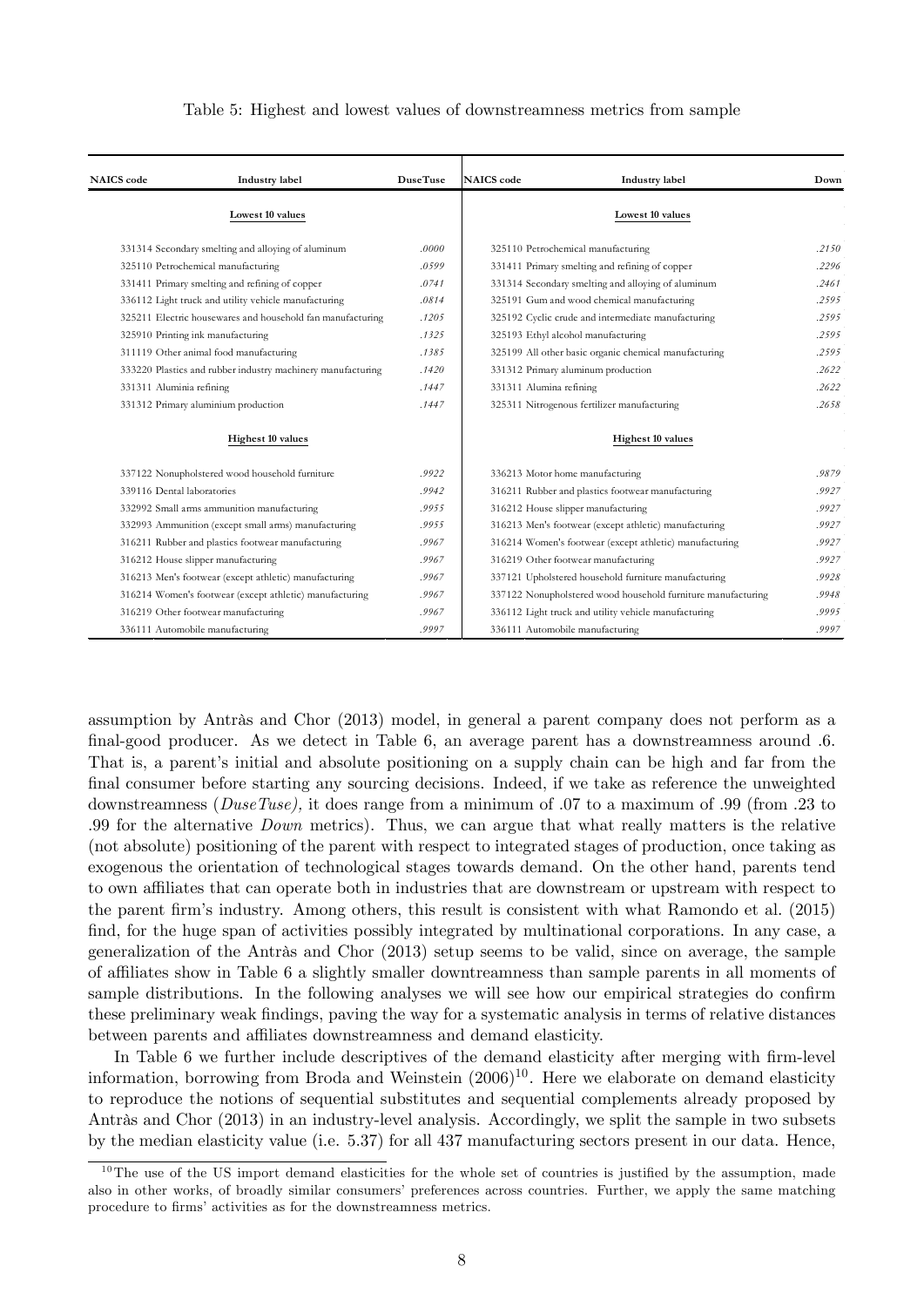we classify the above-median industries as complements and the below-median as substitutes cases.

|                   |          | Obs.   |      | Mean Median St. dev. |      | Min  | Max    |
|-------------------|----------|--------|------|----------------------|------|------|--------|
|                   | DuseTuse | 4.201  | .63  | .65                  | .22  | .07  | .99    |
| Parents           | Down     | 4.201  | .57  | .56                  | .21  | .23  | .99    |
|                   | Rho      | 4,201  | 8.85 | 5.97                 | 9.98 | 1.30 | 108.50 |
| <b>Affiliates</b> | DuseTuse | 90,928 | .58  | .54                  | .16  | .01  |        |
|                   | Donyn    | 90,928 | .52  | .53                  | .18  | .21  | .99    |

<span id="page-9-0"></span>Table 6: Downstreamness and elasticity across firms

<span id="page-9-1"></span>Figure 1: Parent and affiliate downstreamness from sample (DuseTuse metrics)



Finally, in Table [7](#page-10-1) we report summary statistics for a set of measures that in literature have been identified as systematic determinants of the propensity to transact within firm boundaries. First, we add parent level variables: labor productivity allows controlling for the regularity according to which the most productive firms have the highest probability to invest abroad, as suggested by Antràs and [Helpman](#page-22-5) [\(2004\)](#page-22-5) and [Helpman et al.](#page-23-11) [\(2004\)](#page-23-11), and so tend to integrate a larger interval of production stages. Capital intensity of the parent is usually positively associated with intra-firm trade (Antràs, [2003\)](#page-22-4). Firm size, age and number of already established affiliates allow to control whether the largest parents and the oldest parents are more prone to face the the sunk costs of a vertical integration (Blomström and Lipsey, [1991\)](#page-22-16), also in the case they hold already a multinational status [\(Greenaway](#page-23-12) [and Kneller,](#page-23-12) [2007\)](#page-23-12). We further include the degree of contractibility for affiliates' activities (i.e. the sellers' industries), as based on the underlying share of products from an industry that are transacted on organized exchanges or are reference-priced according to [Rauch](#page-23-13) [\(1999\)](#page-23-13) classification, hence poten-tially calling for an easier deal to be reached when performed within a firm's boundary [\(Nunn and](#page-23-2) Trefler, [2008\)](#page-23-2). Two other country level variables sourced from the World Bank are instead associated to affiliates' location: Rule of Law reflects perceptions on the extent to which agents have confidence in and abide by the rules of the economy, and Entry Cost represents cost to start a business, as a percentage of income per capita. In Data Appendix we provide further details for sources and usage of these variables.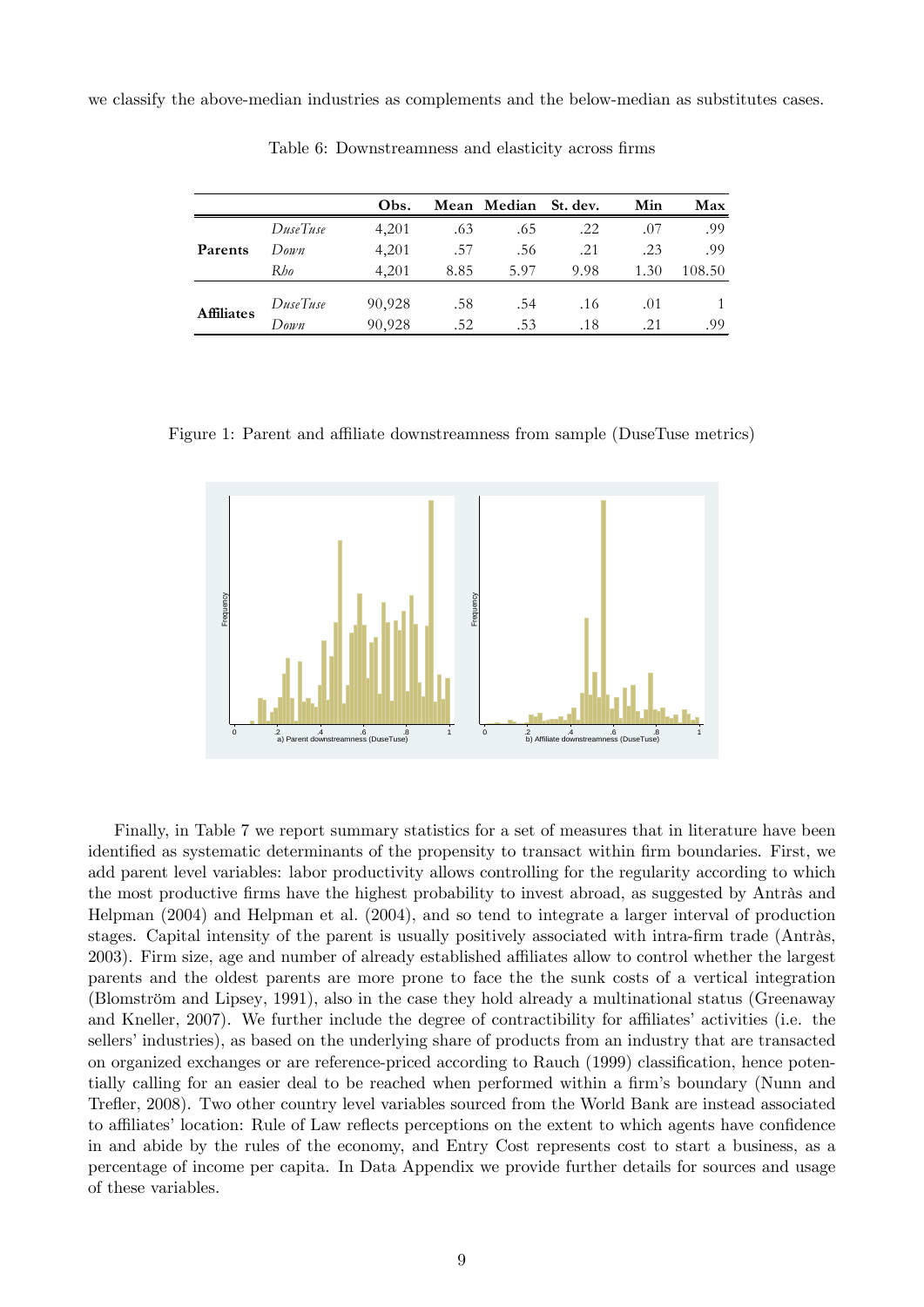<span id="page-10-0"></span>Figure 2: Parent and affiliate downstreamness from sample (Down metrics)



<span id="page-10-1"></span>Table 7: Firm controls

|                             | Obs.   | Mean | St. dev. | Min      | Max   |
|-----------------------------|--------|------|----------|----------|-------|
|                             |        |      |          |          |       |
| Parents                     |        |      |          |          |       |
| (Log of) labor productivity | 2,438  | 4.32 | 1.10     | $-3.82$  | 11.72 |
| (Log of) capital intensity  | 2,623  | 4.90 | 1.30     | $-3.18$  | 13.39 |
| (Log of) size               | 3,140  | 6.80 | 2.35     | $\Omega$ | 12.81 |
| Age                         | 4,214  | 30   | 28       | 1        | 824   |
| Number of affiliates        | 4,214  | 25   | 3        | 1        | 1071  |
| <b>Affiliates</b>           |        |      |          |          |       |
| Contractibility             | 46,630 | .03  | .12      | $\Omega$ |       |
| Rule of Law                 | 86,349 | .74  | .16      | .13      | .89   |
| <b>Entry Cost</b>           | 85,564 | 1.50 | 1.56     | $-6.91$  | 7.63  |

## 4 Empirical strategies

#### 4.1 Baseline

Our aim is to explain the position of an integrated affiliate along a value chain as a function of a parentís downstreamness and its output demand elasticity. We start by testing the following baseline equation augmented with firm, industry and country level information:

<span id="page-10-2"></span>
$$
X_{i(j)c} = \beta_0 + \beta_1 X_j + \beta_2 \rho_j^* + \beta_3 (\rho_j^* \cdot X_j) + \beta_4 Z_{i(j)} + \beta_5 W_c + \varepsilon_{i(j)c}
$$
 (1)

where  $X_{i(j)c}$  is the *i*th affiliate downstreamness, alternatively measured as  $DuseTuse$  or  $DownMeasure$ as from Antràs and Chor [\(2013\)](#page-22-0), integrated by the j<sup>th</sup> parent and operaing in country c. Among independent variables,  $X_j$  stands for jth parent downstreamness and  $\rho_j^*$  is a latent variable for parent demand elasticity, that we interact  $(\rho_j^* \cdot X_j)$  with the jth parent position along the supply chain. Briefly, with this baseline equation we start following the procedure set by Antràs and Chor  $(2013)$ , when making use of the original demand elasticity sourced by [Broda and Weinstein](#page-22-2) [\(2006\)](#page-22-2), in order to split the sample into industries that can be considered sequential complements (with elasticity above the median,  $\rho_j > \rho_{med}$ ) and industries that can be considered sequential substitutes (with demand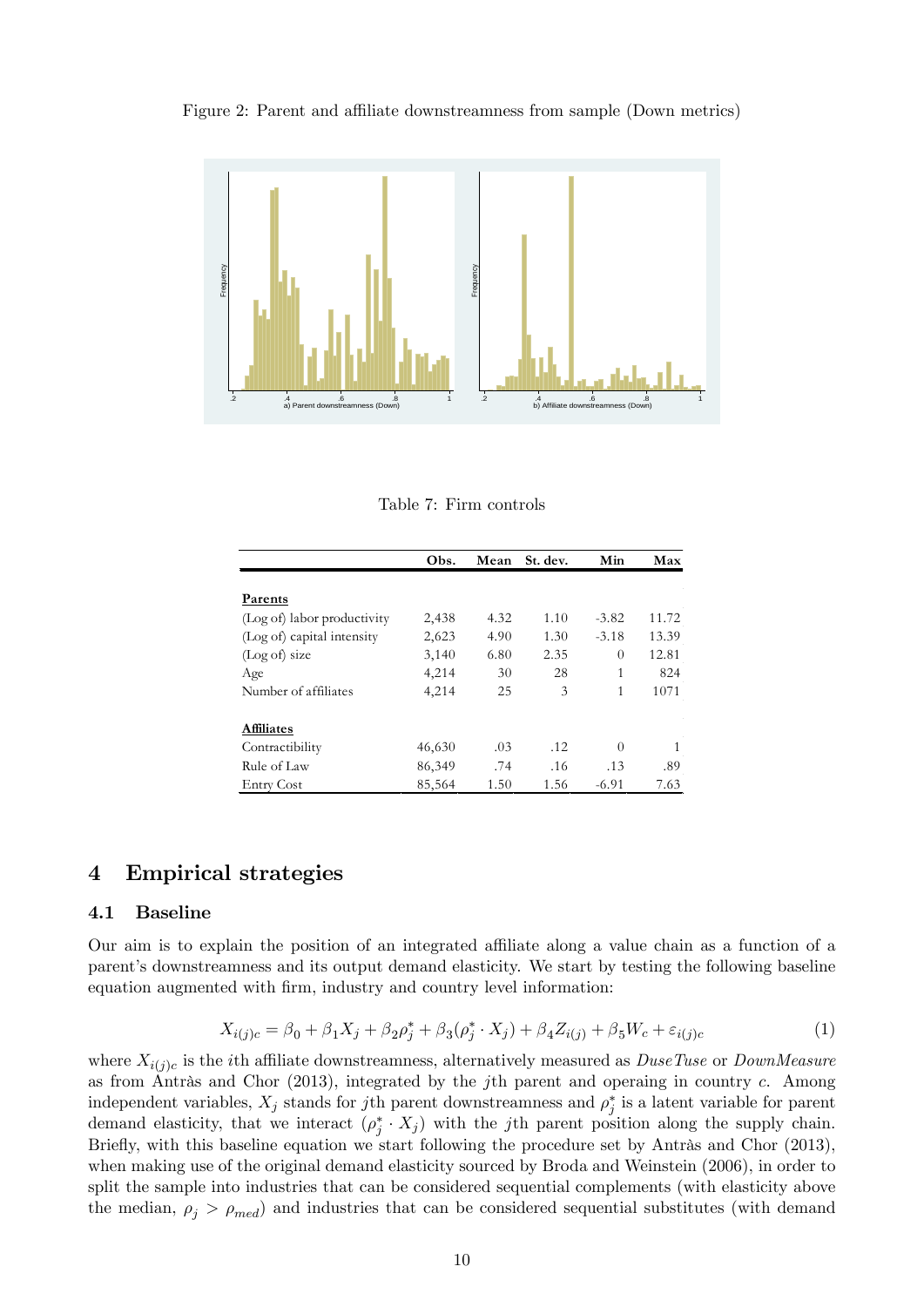elasticity below the median,  $\rho_j < \rho_{med}$  ) over the value chain. As a result, our indicator  $\rho_j^*$  is a dummy taking the value 1 in the complements cases and 0 for substitutes. Accordingly, we expect  $\beta_3 > 0$ , as parents would show a greater propensity to integrate suppliers that enter further downstream when the final demand is sufficiently elastic.  $Z_{i(j)}$  collects firm level control measures in logarithmic scale, namely parent labor productivity, capital intensity, size, total number of controlled affiliates, together with a dummy variable for multinational status and finally an affiliate's degree of contractibility based on its industrial activity. In  $W_c$  we collect two host country c's control measures, namely Rule of Law and Entry Cost, sourced by the World Bank<sup>[11](#page-11-0)</sup>.

<span id="page-11-1"></span>

|  |  | Table 8: Baseline estimations, all affiliates |  |  |
|--|--|-----------------------------------------------|--|--|
|--|--|-----------------------------------------------|--|--|

| Dependent variable:                            | (1)        | (2)                         | (3)                            | (4)        | (5)                         | (6)                            |  |
|------------------------------------------------|------------|-----------------------------|--------------------------------|------------|-----------------------------|--------------------------------|--|
| affiliate downstreamness<br>(DuseTuse or Down) | <b>OLS</b> | OLS and<br>firm<br>controls | OLS fe and<br>firm<br>controls | <b>OLS</b> | OLS and<br>firm<br>controls | OLS fe and<br>firm<br>controls |  |
| parent DuseTuse                                | $.150***$  | $.224***$                   | $.231***$                      |            |                             |                                |  |
|                                                | (.005)     | (.009)                      | (.008)                         |            |                             |                                |  |
| parent Down                                    |            |                             |                                | $.212***$  | $.330***$                   | $.327***$                      |  |
|                                                |            |                             |                                | (.005)     | (.010)                      | (.008)                         |  |
| complements                                    | $-.040***$ | $-.055***$                  | $-.062***$                     | $-.022***$ | $-.007$                     | $-.023***$                     |  |
|                                                | (.004)     | (.007)                      | (.006)                         | (.003)     | (.006)                      | (.005)                         |  |
| complements*parent DuseTuse                    | $.060***$  | $.102***$                   | $.108***$                      |            |                             |                                |  |
|                                                | (.005)     | (.011)                      | (.009)                         |            |                             |                                |  |
| complements*parent Down                        |            |                             |                                | $.025***$  | .016                        | $.043***$                      |  |
|                                                |            |                             |                                | (.006)     | (.012)                      | (.010)                         |  |
| (log of) labor productivity                    |            | $.009***$                   | $.007***$                      |            | $.015***$                   | $.013***$                      |  |
|                                                |            | (.002)                      | (.001)                         |            | (.002)                      | (.002)                         |  |
| (log of) capital intensity                     |            | $-.011***$                  | $-.008***$                     |            | $-.021***$                  | $-.020***$                     |  |
|                                                |            | (.002)                      | (.001)                         |            | (.002)                      | (.001)                         |  |
| (log of) size                                  |            | $.006***$                   | $.006***$                      |            | $.004***$                   | $.002***$                      |  |
|                                                |            | (.001)                      | (.001)                         |            | (.001)                      | (.001)                         |  |
| (log of) established affiliates                |            | $-.007***$                  | $-.006***$                     |            | $-.002**$                   | $-.001$                        |  |
|                                                |            | (.001)                      | (.001)                         |            | (.001)                      | (.001)                         |  |
| (log of) age                                   |            | $-.006***$                  | $-.004***$                     |            | $-.007***$                  | $-.008$ ***                    |  |
|                                                |            | (.001)                      | (.001)                         |            | (.001)                      | (.001)                         |  |
| multinational group                            |            | $-.034***$                  | $-.042***$                     |            | $-.033***$                  | $-.024***$                     |  |
|                                                |            | (.006)                      | (.005)                         |            | (.006)                      | (.005)                         |  |
| contractibility                                |            | $-.191***$                  | $-.205***$                     |            | $-.120***$                  | $-.123***$                     |  |
|                                                |            | (.010)                      | (.009)                         |            | (.007)                      | (.006)                         |  |
| rule law                                       |            | $-.012$                     |                                |            | .006                        |                                |  |
|                                                |            | (.008)                      |                                |            | (.008)                      |                                |  |
| entry cost                                     |            | $-.004***$                  |                                |            | .001                        |                                |  |
|                                                |            | (.001)                      |                                |            | (.001)                      |                                |  |
| Constant                                       | .487***    | .518***                     | $.206***$                      | $.400***$  | .415***                     | $.345***$                      |  |
|                                                | (.003)     | (.012)                      | (.013)                         | (.003)     | (.012)                      | (.011)                         |  |
| <b>Observations</b>                            | 90,279     | 30,342                      | 39,811                         | 90,279     | 30,342                      | 39,811                         |  |
| <b>Adjusted R-squared</b>                      | .082       | .158                        | .174                           | .073       | .157                        | .174                           |  |
| Country fixed effects                          | NO         | NO                          | <b>YES</b>                     | NO         | NO                          | YES                            |  |

Robust standard errors in parentheses \*\*\* p<0.01, \*\* p<0.05, \* p<0.1

Nested results for the baseline specification are reported in Table [8,](#page-11-1) where we find a confirmation of the theoretical prediction we were looking for: the higher the demand elasticity faced by a parent the more downstream are its integrated suppliers when its relative positioning is taken into account. In all specifications we indeed show that the effect of parent downstreamness is positive and significant at the 1% level in case of sequential complements. The Önding is robust to inclusion of both alternative metrics for downstreamness.

<span id="page-11-0"></span> $11$  For further details on data sources and elaborations on variables, see Data Appendix.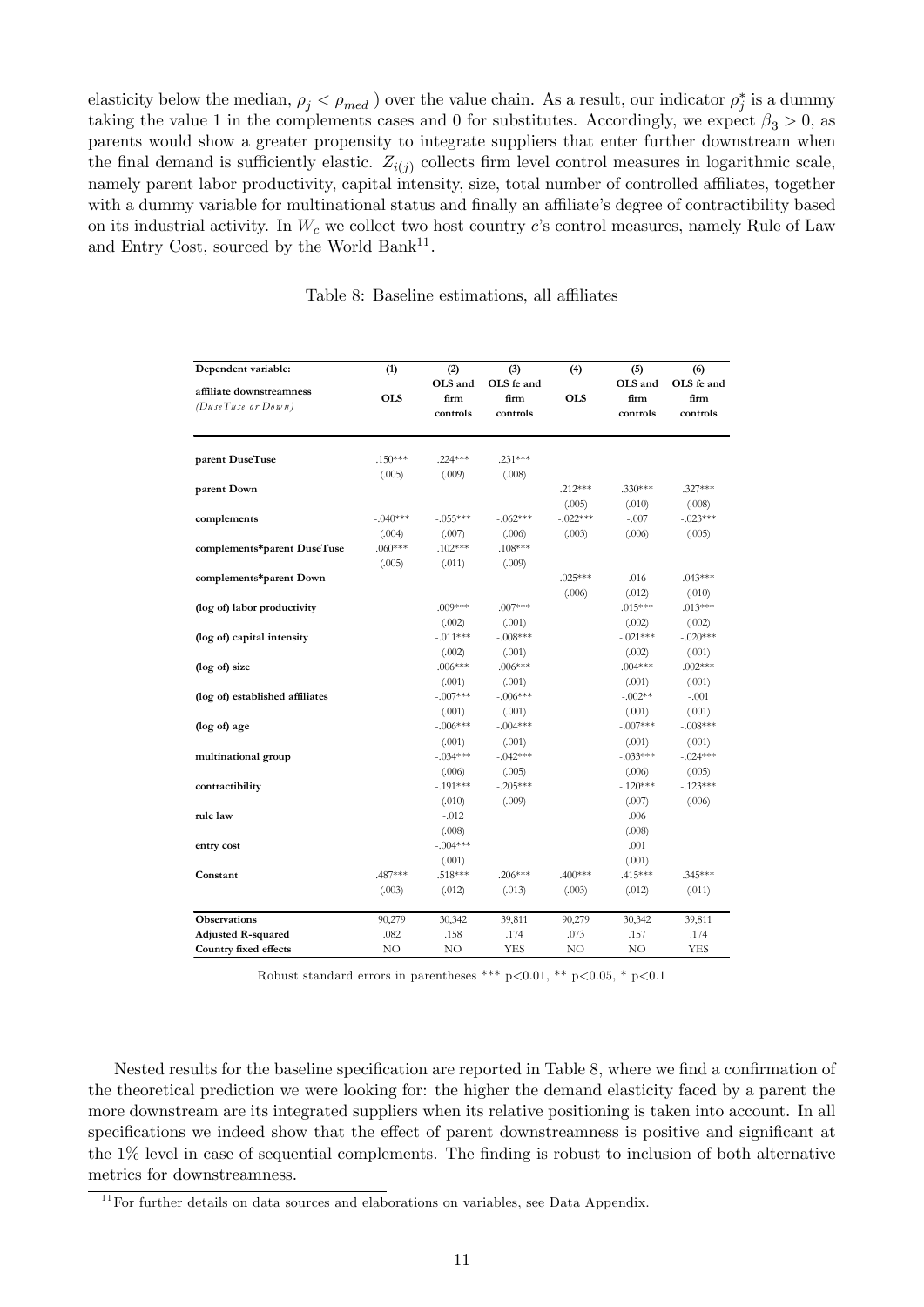Further, we find that parents tend to control production stages proximate to their main activity. Each parent and its suppliers tend to be relatively close along a value chain, as the higher the parent downstreamness the higher also the affiliates' downstreamness. This novel result is confirmed also when we include firm-level controls and host country fixed effects. We argue that what we find here can be discussed also in connection with [Atalay et al.](#page-22-17) [\(2014\)](#page-22-17), who report that after the acquisition an affiliate and a parent are very similar along multiple dimensions. In the US case, they find that vertical ownership does not seem to increase ex post the level of actual shipments among productive establishments. Hence, the authors suggest that an omitted variable bias could be responsible for their counterintuitive Önding, as it is not possible to control for unobserved exchanges of intangible inputs, which can instead be the rationale for new vertical acquisitions.

We rather argue that the finding of [Atalay et al.](#page-22-17)  $(2014)$  could suffer from another different omitted variable bias that the authors do not consider, namely the affiliate's relative positioning along the chain that can be the same before and after the acquisition. Indeed, if the sequential setup of the Antràs and Chor  $(2013)$  model is true, and we believe in our previous finding, both an affiliate and its proximate parent would show similar levels of downstreamness, before and after the acquisition, as the overall propensity to exchange physical intermediate inputs would be already given by the  $ex$ ante peculiarity of the production stage they perform.

Interestingly, productivity and size are positively related to our dependent variable, which reveals that the more productive and larger parents pick more likely affiliates located next to the final consumer, while older parents seem more prone to integrate upstream stages of production. We will see however in Section 4.2 that the correlation with parent age is not resilient to controls for simultaneity bias, when mixing up together old established affiliates and newly integrated ones. Similarly, also the negative correlation between affiliate downstreamness and total number of integrated affiliates will vanishes when we will perfom an endogenous treatment model.

Since sample construction we kept on purpose both domestic and multinational groups of firms, as we rationally assume a company can also choose to develop a supply chain entirely at home. Hence, a dummy variable for the multinational status controls whether a different vertical strategy occurs when crossing national borders at least once. Here we find that groups having at least one activity abroad are more likely to integrate upstream production stages. In addition, we check for different combinations of factors of production that eventually relates to value chain positioning, by adding a measure of headquarters' capital-intensity. Our central result does not change, but we find that a higher capital intensity is associated with stages of production farther up from final consumers.

Nonetheless, the company's choice of organizational mode can be affected by external institutional environments, especially when its boundaries extend across different countries and/or industries. To test if our results are robust over geographic and industrial extensions, we included both country proxies of contractual environment and implicit contractual frictions for affiliates' industries. Not surprisingly, we find that higher levels of inputs' contractibility are negatively correlated with affili-ates' downstreamness. As from the original calculation of the contractibility proxy by [Rauch](#page-23-13) [\(1999\)](#page-23-13), upstream stages are more likely to be reference-priced and/or traded on an organized exchange, thus they are more easily contractible<sup>[12](#page-12-0)</sup>. This is consistent with an increased propensity by the parent to integrate upstream stages if parties could specify better their respective rights and duties (Antràs and [Helpman,](#page-22-6) [2008\)](#page-22-6). Less intuitive seems the negative correlation between affiliates' downstreamness and host countries' entry cost.

Lastly, we find that the overall quality of institutions, here proxied by the country rule of law, is not significantly related to affiliates' positioning along the chain.

All our results are robust in significance and signs when we introduce the alternative metric for downstreamness  $(Down)$ , which takes into account the 'length' of the chain after adopting a weighing system by production stages, in columns 4, 5 and 6 of Table [8.](#page-11-1)

<span id="page-12-0"></span> $12$ We report results for inputs' contractibility using the conservative classification in [Rauch](#page-23-13) [\(1999\)](#page-23-13), where inputs are differentiated and/or reference-priced. The magnitude of the affiliates' contractibility coefficient is higher under the more liberal classification the author proposes. Results are available upon request.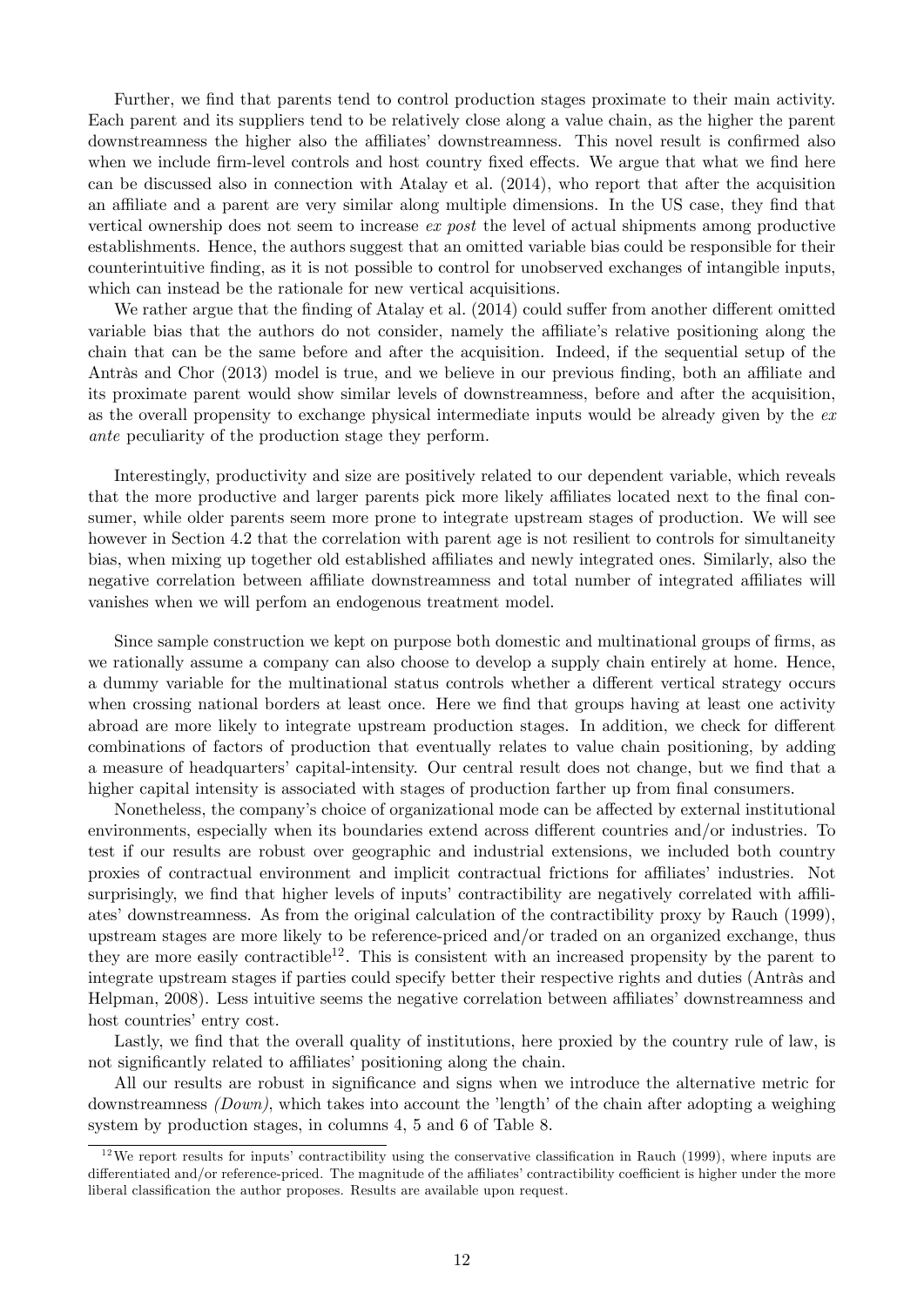Further, main results are also robust to sample composition effects. In Table [9](#page-13-0) we test our full specification first after excluding purely horizontal strategies, for affiliates positioned at the same level of the parent (i.e. affiliates reporting the same level of downstreamness), then restricting our sample to manufacturing inputs in order to avoid measurement problems in services industries. Additionally, in columns 5 and 6 of Table [9,](#page-13-0) we proceed testing if our results are also robust when we take into account only the affiliates that are located more upstream than the parent, whereas in the last two columns we exclusively control for newly established affiliates. In all these cases we find confirmation of our main prediction, according to which parents tend to integrate more downstream affiliates once facing sequential complement case. Only in the case of excluding stages that are more downstream than the parent, we register shaky results for correlations with parent size and multinational status. The latter should not come as a surprise, as we are deliberately excluding from our sample an important part of the affiliates' actual distribution over the supply chain.

| Dependent variable:             | (1)<br>OLS with         | (2)<br>OLS with         | (3)<br>OLS with | (4)<br>OLS with                                | (5)<br>OLS with             | (6)<br>OLS with             | (7)<br>OLS with        | (8)<br>OLS with        |
|---------------------------------|-------------------------|-------------------------|-----------------|------------------------------------------------|-----------------------------|-----------------------------|------------------------|------------------------|
| affiliate downstreamness        | <b>DuseTuse</b>         | Down                    | <b>DuseTuse</b> | Down                                           | <b>DuseTuse</b>             | Down                        | <b>DuseTuse</b>        | Down                   |
| (DuseTuse or Down)              | excluding<br>horizontal | excluding<br>horizontal | affiliates only | manufacturing manufacturing<br>affiliates only | upstream<br>affiliates only | upstream<br>affiliates only | new affiliates<br>only | new affiliates<br>only |
|                                 |                         |                         |                 |                                                |                             |                             |                        |                        |
| parent DuseTuse                 | $.063***$               |                         | $.314***$       |                                                | $.502***$                   |                             | $.167***$              |                        |
|                                 | (.009)                  |                         | (.011)          |                                                | (.012)                      |                             | (.018)                 |                        |
| parent Down                     |                         | $.203***$               |                 | $.428***$                                      |                             | $.387***$                   |                        | $.260***$              |
|                                 |                         | (.010)                  |                 | (.011)                                         |                             | (.010)                      |                        | (.018)                 |
| complements                     | $-.080***$              | $-.019***$              | $-.050***$      | $-.011*$                                       | $-.051***$                  | $-.037***$                  | $-.077***$             | $-.028**$              |
|                                 | (.007)                  | (.007)                  | (.008)          | (.007)                                         | (.010)                      | (.006)                      | (.013)                 | (.012)                 |
| complements*parent DuseTuse     | $.124***$               |                         | $.090***$       |                                                | $.094***$                   |                             | $.140***$              |                        |
|                                 | (.011)                  |                         | (.013)          |                                                | (.014)                      |                             | (.021)                 |                        |
| complements*parent Down         |                         | .013                    |                 | $.026**$                                       |                             | $.043***$                   |                        | $.051**$               |
|                                 |                         | (.012)                  |                 | (.013)                                         |                             | (.012)                      |                        | (.022)                 |
| (log of) labor productivity     | .002                    | $.012***$               | $.010***$       | $.012***$                                      | .003                        | $.005***$                   | $.011***$              | $.017***$              |
|                                 | (.002)                  | (.002)                  | (.002)          | (.002)                                         | (.002)                      | (.002)                      | (.002)                 | (.003)                 |
| (log of) capital intensity      | $-.009***$              | $-.023***$              | $-.009***$      | $-.016***$                                     | $-.013***$                  | $-.012***$                  | $-.012***$             | $-.020***$             |
|                                 | (.002)                  | (.002)                  | (.002)          | (.002)                                         | (.002)                      | (.002)                      | (.002)                 | (.003)                 |
| (log of) size                   | $.005***$               | $.004***$               | $.008***$       | $.002**$                                       | $.002**$                    | .001                        | $.007***$              | $.003**$               |
|                                 | (.001)                  | (.001)                  | (.001)          | (.001)                                         | (.001)                      | (.001)                      | (.001)                 | (.001)                 |
| (log of) established affiliates | $-.005***$              | $-.002*$                | $-.007***$      | $-.001$                                        | $-.007***$                  | .001                        | $-.012***$             | $-.005***$             |
|                                 | (.001)                  | (.001)                  | (.001)          | (.001)                                         | (.001)                      | (.001)                      | (.002)                 | (.002)                 |
| (log of) age                    | .001                    | $-.004***$              | $-.008***$      | $-.008***$                                     | $-.007***$                  | $-.001$                     | $-.002$                | $-.005**$              |
|                                 | (.001)                  | (.001)                  | (.001)          | (.001)                                         | (.001)                      | (.001)                      | (.002)                 | (.002)                 |
| multinational group             | $-.024***$              | $-.027***$              | $-.038***$      | $-.020***$                                     | .001                        | $-.006$                     | $-.002$                | $-.005$                |
|                                 | (.007)                  | (.008)                  | (.006)          | (.006)                                         | (.008)                      | (.007)                      | (.007)                 | (.007)                 |
| contractibility                 | $-.252***$              | $-.169***$              | $-.117***$      | $-.093***$                                     | $-.095***$                  | $-.030***$                  | $-.203***$             | $-.132***$             |
|                                 | (.011)                  | (.007)                  | (.010)          | (.008)                                         | (.011)                      | (.006)                      | (.020)                 | (.013)                 |
| rule law                        | $-.011$                 | $.019**$                | .001            | $-.001$                                        | .003                        | $.028***$                   | .009                   | .014                   |
|                                 | (.009)                  | (.009)                  | (.009)          | (.008)                                         | (.009)                      | (.008)                      | (.013)                 | (.014)                 |
| entry cost                      | $-.005***$              | .000                    | $-.005***$      | $-.002***$                                     | $-.005***$                  | .001                        | $-.004***$             | $-.001$                |
|                                 | (.001)                  | (.001)                  | (.001)          | (.001)                                         | (.001)                      | (.001)                      | (.001)                 | (.002)                 |
| Constant                        | $.605***$               | .481***                 | .448***         | $.375***$                                      | $.241***$                   | $.218***$                   | $.508***$              | $.412***$              |
|                                 | (.013)                  | (.014)                  | (.015)          | (.014)                                         | (.015)                      | (.012)                      | (.021)                 | (.021)                 |
| <b>Observations</b>             | 25,352                  | 25,352                  | 23,293          | 23,293                                         | 13,217                      | 13,818                      | 8,404                  | 8,404                  |
| <b>Adjusted R-squared</b>       | .080                    | .084                    | .199            | .240                                           | .372                        | .318                        | .157                   | .125                   |
| Country fixed effects           | NO                      | NO                      | NO.             | NO <sub>1</sub>                                | NO.                         | NO                          | NO                     | NO.                    |

#### <span id="page-13-0"></span>Table 9: Variants on sample composition

Robust standard errors in parentheses \*\*\* p<0.01, \*\* p<0.05, \* p<0.1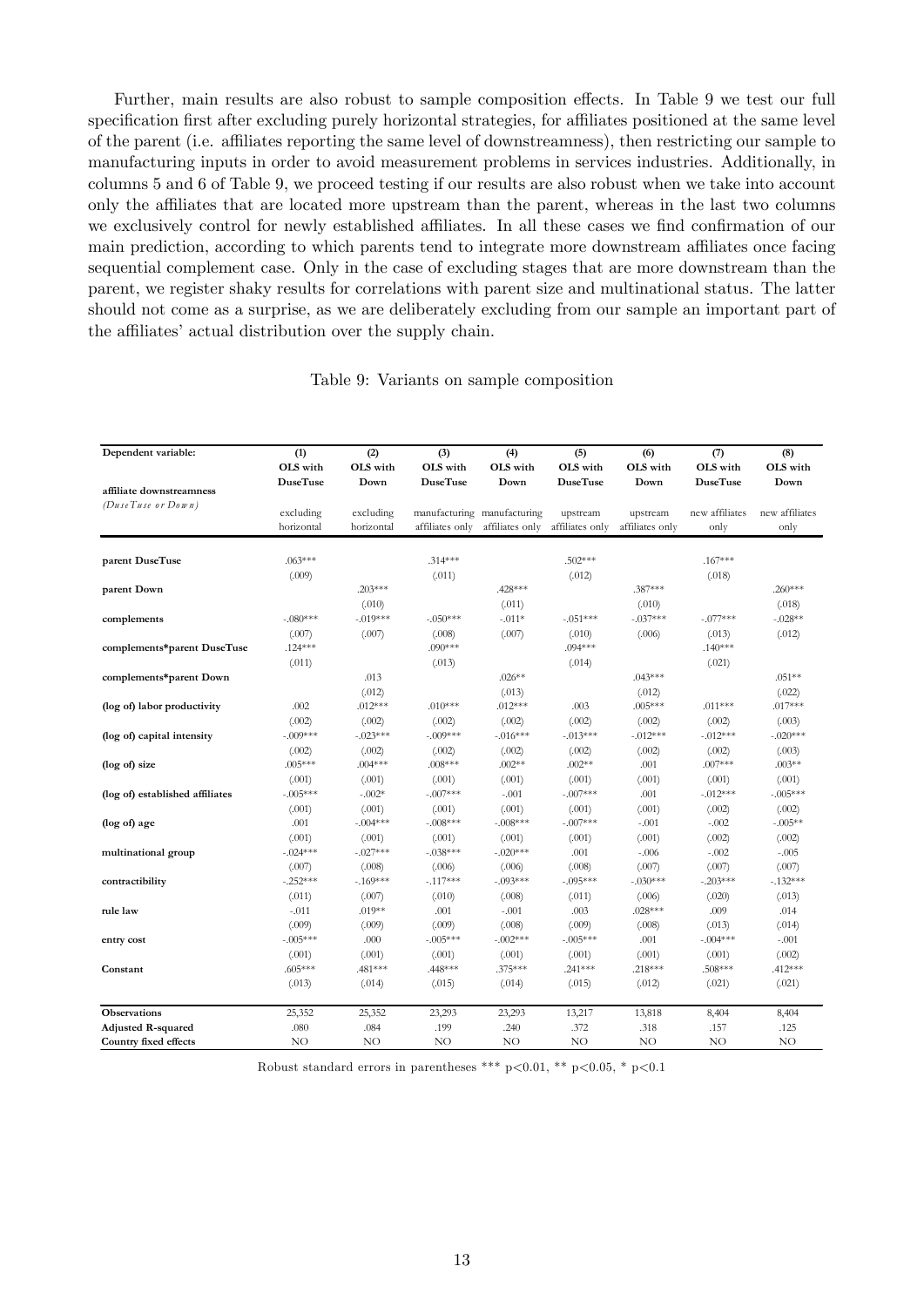#### 4.2 Endogenous integration

We now turn to investigate the possible endogenous formation of value chains, when including in the same sample investment decisions undertaken over a long span of time, but controlling only for parent features measured with reference to the last decade, for when we have available information.

We argue that this empirical problem can be worked out with a binary control function approach<sup>[13](#page-14-0)</sup>, eventually exploring how new integration choices can be affected by parent features and already established vertical chains.

For this purpose, we are able to separate from our sample the investment choices made in the period 2004 to 2012, for which we have contemporary observations of parent companies' characteristics, from the affiliates already controlled by the same parent companies but before the investment decision, which we take as a control group.

We make use of a control treatment function at a first step represented by a probit equation as follows:

<span id="page-14-1"></span>
$$
d_{i(j)} = \beta_0 + \beta_1 Z_j + \varepsilon_{i(j)}
$$
\n<sup>(2)</sup>

where  $d_{i(j)}$  is a binary variable equal to 1 if the *i*th affiliate is integrated after 2004 by the *j*th parent and 0 otherwise.  $Z_j$  represents parent-level control measures, namely number of already established a¢ liates, labor productivity, capital intensity, size and age, all in logarithmic scale.

Thereby, the outcome equation borrows from our baseline in eq. [1,](#page-10-2) as follows:

$$
X_{i(j)c} = \beta_0 + \beta_1 X_j + \beta_2 \rho_j^* + \beta_3 (\rho_j^* \cdot X_j) + \beta_4 Z_{i(j)} + \beta_5 W_c + \beta_6 d_{i(j)} + \varepsilon_{i(j)c}
$$
(3)

to which we add the same binary variable  $d_{i(j)}$  as in [2,](#page-14-1) this time as a further regressor. Its coefficients will eventually return us the average treatment effect (ATE) on affiliate positioning over the supply chain. Our specification allows netting out in the outcome equation the simultaneous effect of endogenous parents' characteristics, as they can already be the result of past integration choices. Errors are clustered by parent companies and the procedure we perform adopts maximum likelihood estimation. In Table [10](#page-15-0) and [11](#page-16-0) we report results respectively for treatment and outcome, for both alternative measures of downstreamness, with and without hosting country fixed effects.

Preliminarly, we observe that the choice of controlling for endogenous formation of supply chains, conditional on already established affiliates is successful, as the estimated correlation (rho) in Table [11,](#page-16-0) between the errors of the treatment equation and the errors of the outcome equation is statistically significant and high in magnitude, relatively higher when we use the  $DownMeasure$  metrics. The Wald test rejects the null hypothesis of the independence of the outcome from the treatment equations.

In any case, the main theoretical prediction of the framework set by Antras and Chor  $(2013)$  is still confirmed, as in the outcome of Table [10](#page-15-0) the interaction term between parent downstreamness and its demand elasticity is positive and statistically significant. The higher the demand elasticity faced by a parent, the more downstream are its integrated suppliers, when its relative positioning is taken into account. Only in the third specification, its coefficient and the coefficient on the complements' dummy variable are not significant, albeit they align to previous estimates when controlling for country fixed effects in the last column of Table [10.](#page-15-0)

Interestingly, even after controlling for simultaneity bias, we confirm that more productive and bigger parents are able to reach more downstream production stages, proximate to the final consumer.

Rather, as expected, some parent characteristics are now not significantly correlated with affiliate positioning on the chain. Something that we already anticipated in the previous section, as there was a suspect of endogeneity. Especially in the case of parent age and size of its production network, an endogeneous mechanism is particularly evident. An older group had time to become bigger, collecting more affiliates as a consequence of past choices of vertical integration. Eventually, in Table [10,](#page-15-0) we

<span id="page-14-0"></span> $13$ For a comparison among different possible treatment-outcome estimators, see [Angrist](#page-22-18) [\(2001\)](#page-22-18), [Vella and Verbeek](#page-24-1) [\(1999\)](#page-24-1) or [Heckman et al.](#page-23-14) [\(2003\)](#page-23-14). Although consensus is not reached on the most promising among competing approaches, authors agree on the similarity of estimates that are eventually obtained. Here we follow the methodology originally introduced by [Heckman](#page-23-15) [\(1997\)](#page-23-15).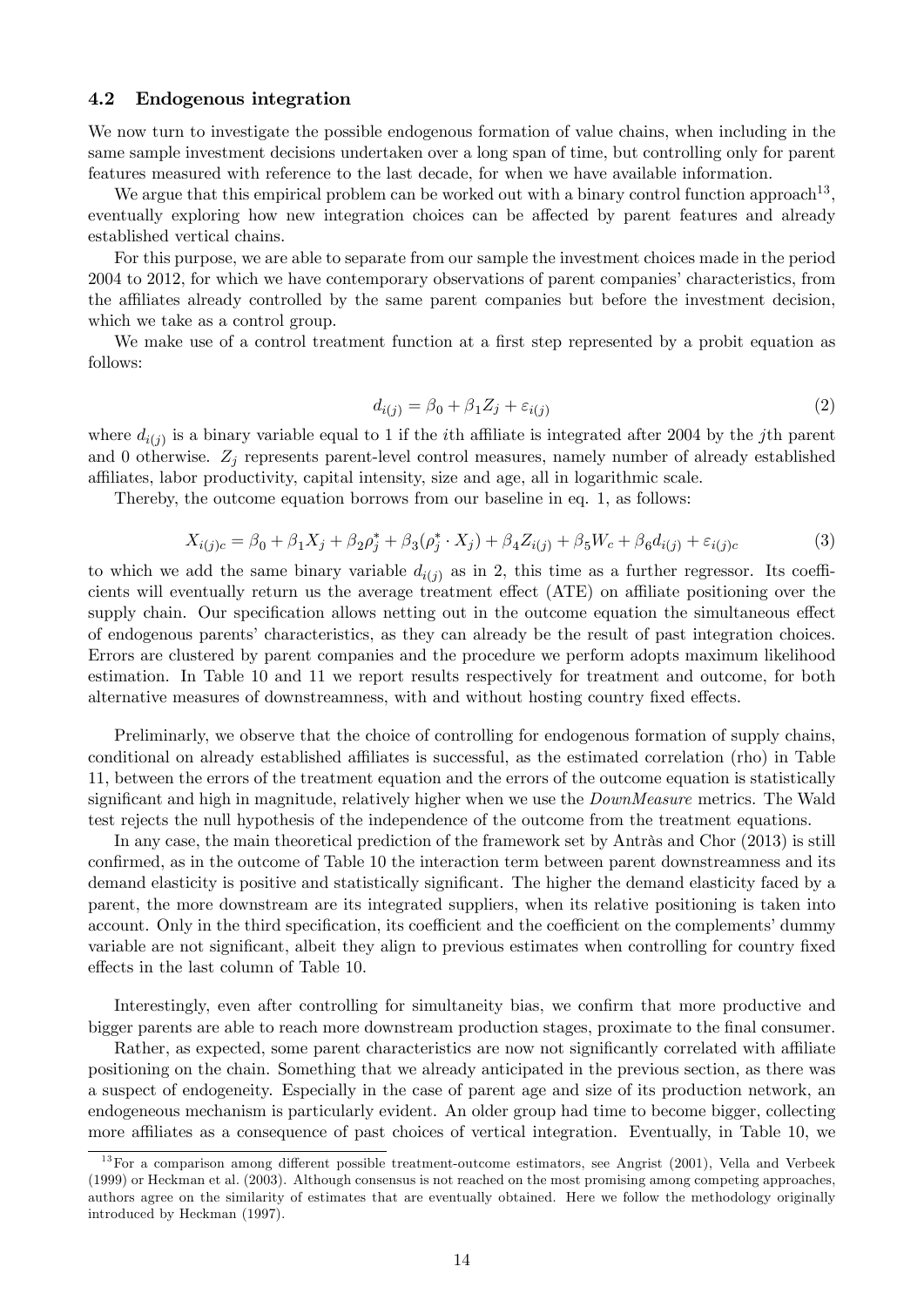<span id="page-15-0"></span>Table 10: Present and past choices of integration, outcome equation from endogenous treatment (to be continued)

|                                                                                           | (1)<br>Endogenous<br>treatment | (2)<br>Endogenous<br>treatment fe | (3)<br>Endogenous<br>treatment | (4)<br>Endogenous<br>treatment fe |
|-------------------------------------------------------------------------------------------|--------------------------------|-----------------------------------|--------------------------------|-----------------------------------|
| Outcome equation<br>Dependent variable:<br>affiliate downstreamness (DuseTuse or<br>Down) |                                |                                   |                                |                                   |
| parent DuseTuse                                                                           | $.224***$                      | $.231***$                         |                                |                                   |
|                                                                                           | (.036)                         | (.032)                            |                                |                                   |
| parent Down                                                                               |                                |                                   | $.316***$                      | $.316***$                         |
|                                                                                           |                                |                                   | (.026)                         | (.026)                            |
| complements                                                                               | $-.055**$                      | $-062***$                         | $-010$                         | $-.026***$                        |
|                                                                                           | (.028)                         | (.025)                            | (.017)                         | (.005)                            |
| complements*parent DuseTuse                                                               | $.101**$                       | $.108***$                         |                                |                                   |
|                                                                                           | (.044)                         | (.040)                            |                                |                                   |
| complements*parent Down                                                                   |                                |                                   | .018                           | $.047***$                         |
| (log of) labor productivity                                                               | $.014***$                      | $.011**$                          | (033)<br>$.026***$             | (.009)<br>$.022***$               |
|                                                                                           | (.005)                         | (.041)                            | (.005)                         | (.004)                            |
| (log of) capital intensity                                                                | $-.013**$                      | $-.010**$                         | $-.025***$                     | $-0.024***$                       |
|                                                                                           | (.005)                         | (.005)                            | (.005)                         | (.004)                            |
| (log of) size                                                                             | $.011***$                      | $.009***$                         | $.013***$                      | $.010^{***}$                      |
|                                                                                           | (.003)                         | (.003)                            | (.003)                         | (.003)                            |
| (log of) established affiliates                                                           | $-.006$                        | $-.004$                           | $-.001$                        | .003                              |
|                                                                                           | (.004)                         | (.003)                            | (.004)                         | (.003)                            |
| (log of) age                                                                              | $-.003$                        | $-0.002$                          | $-.002$                        | $-.005$                           |
|                                                                                           | (.004)                         | (.004)                            | (.004)                         | (.004)                            |
| multinational group                                                                       | $-.016$                        | $-.020**$                         | $-.015$                        | $-.004$                           |
|                                                                                           | (.010)                         | (.009)                            | (.010)                         | (.010)                            |
| contractibility                                                                           | $-.192***$                     | $-.204***$                        | $-.118***$                     | $-.120***$                        |
|                                                                                           | (.031)                         | (.027)                            | (.024)                         | (.020)                            |
| rule law                                                                                  | $-.014$                        |                                   | .004                           |                                   |
|                                                                                           | (.013)<br>$-.004***$           |                                   | (.012)<br>$-.001$              |                                   |
| entry cost                                                                                | (.001)                         |                                   | (.001)                         |                                   |
| newly integrated (Yes/No)                                                                 | $.120***$                      | $.103***$                         | $.244***$                      | $.242***$                         |
|                                                                                           | (.021)                         | (.020)                            | (.016)                         | (.016)                            |
| Constant                                                                                  | $.392***$                      | .348***                           | $.177***$                      | $.181***$                         |
|                                                                                           | (.052)                         | (.074)                            | (.035)                         | (.055)                            |

Robust standard errors in parentheses \*\*\* p<0.01, \*\* p<0.05, \* p<0.1

find that the average downstreamness is higher for newly integrated affiliates, as the coefficient on the treatment dummy for new and old investment operations is positive and significant. Briefly, there is a substantial difference, previously undetected, between the stock of the affiliates and the new investment decisions, as regards their actual positioning on the supply chain, which we cannot fully account for with more recent variables.

Nonetheless, we can exploit some further information from Table [11,](#page-16-0) with respect to parent-level characteristics and their investment decisions over the period of analysis. Bigger and more productive parents integrated less likely new stages of production in our period of analysis, conditional on the stock of affiliates whose production stages they are already able to control.

Similarly, groups of firms already collecting a higher number of affiliates chose less likely further vertical integration. In other words, already big production networks show a lower propensity to add further stages of production to their already complex supply chains, probably after discounting higher internal coordination costs than smaller supply chains developed by parents collecting less affiliates.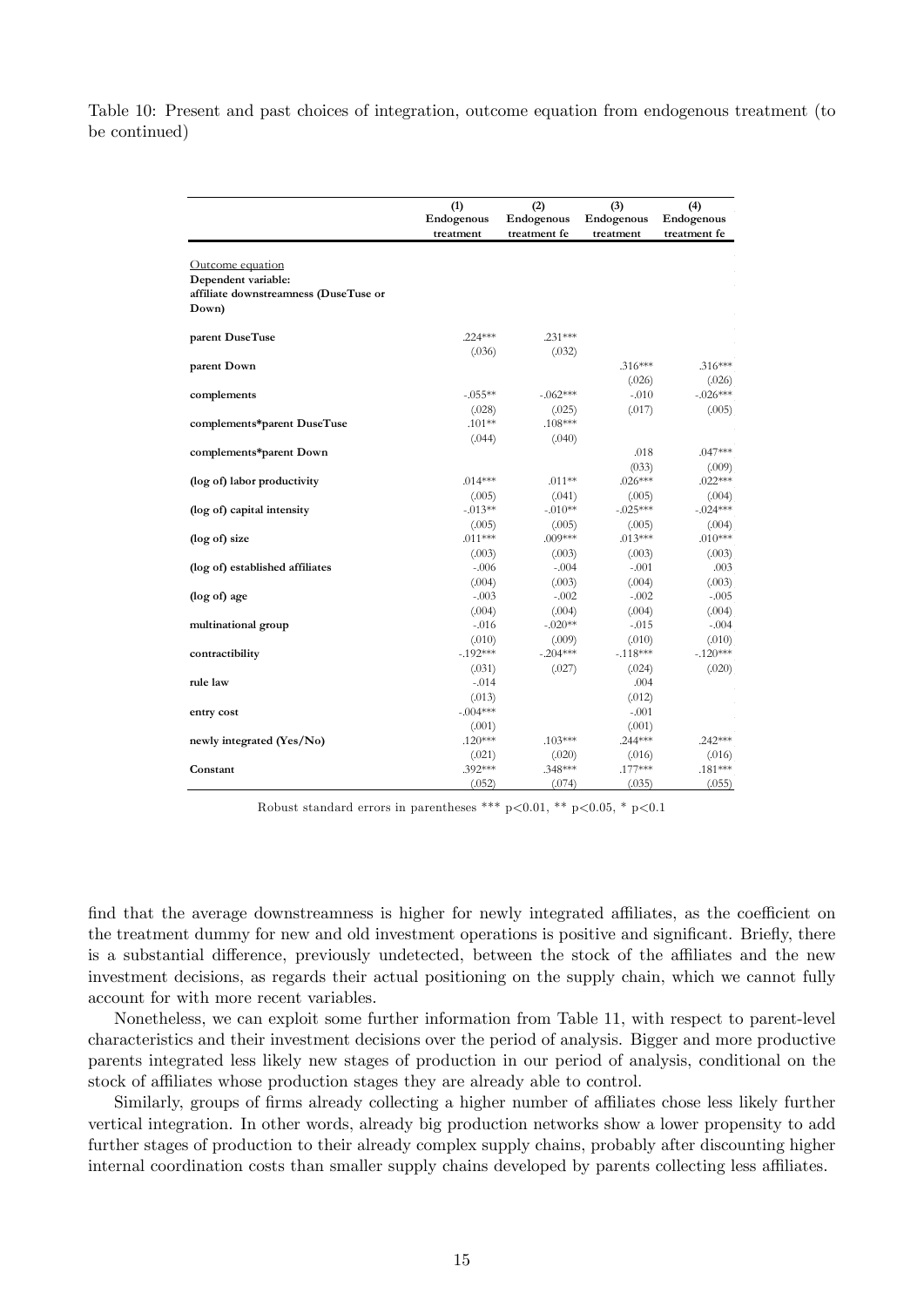<span id="page-16-0"></span>Table 11: Past and present choices of vertical integration, treatment equation (continues)

| <b>Treatment equation</b>           |              |               |             |                |
|-------------------------------------|--------------|---------------|-------------|----------------|
| Treatment variable:                 |              |               |             |                |
| newly integrated Yes/No             |              |               |             |                |
| (log of) established affiliates     | $-.039**$    | $-050***$     | $-.034**$   | $-.047***$     |
|                                     | (.016)       | (.016)        | (.015)      | (.015)         |
| (log of) labor productivity         | $-.114***$   | $-.088***$    | $-123***$   | $-.097***$     |
|                                     | (.030)       | (.026)        | (.029)      | (.025)         |
| (log of) capital intensity          | .027         | .039          | .041        | $.051**$       |
|                                     | (.030)       | (.025)        | (.029)      | (.024)         |
| (log of) size                       | $-.118***$   | $-.095***$    | $-.122***$  | $-.098***$     |
|                                     | (.013)       | (.013)        | (.013)      | (.013)         |
| (log of) age                        | $-.065***$   | $-.075***$    | $-.054***$  | $-.066***$     |
|                                     | (.018)       | (.016)        | (.015)      | (.015)         |
| Constant                            | 1.386***     | $1.124***$    | $1.329***$  | 1.560***       |
|                                     | (.144)       | (.126)        | (.135)      | (.021)         |
| rho                                 | $-.391***$   | $-.331***$    | $-.703***$  | $-.698***$     |
| sigma                               | $.186***$    | $.185***$     | $.211***$   | $.210***$      |
| lambda                              | $-.073***$   | $-.061***$    | $-.148***$  | $-147***$      |
| <b>Observations</b>                 | 30,340       | 39,808        | 30,340      | 39,808         |
| Log pseudolikelihood                | $-7,859.082$ | $-11,340.352$ | $-7,159.00$ | $-.11,275.876$ |
| Wald test for independent equations | 35.30***     | $31.14***$    | 211.33***   | 221.96***      |
| Clustered errors by parent          | YES          | <b>YES</b>    | <b>YES</b>  | <b>YES</b>     |
| Country fixed effects               | NO           | <b>YES</b>    | NO.         | <b>YES</b>     |

Robust standard errors in parentheses \*\*\*  $p<0.01$ , \*\*  $p<0.05$ , \*  $p<0.1$ 

#### 4.3 Exploring non-linearities along the supply chain.

In this section we want to explore possible non-linearities along the supply chain, after unbunding parent demand elasticity over affiliates' downstreamness and controlling for parents' positioning, in this way abandoning the elasticity cutoff that Antràs and Chor  $(2013)$  identify for identification of sequential complements and substitutes inputs.

Therefore adopting a quantile regression on the baseline eq. [1,](#page-10-2) we find that on the conditional median reported in Table [12](#page-17-0) the main theoretical prediction is confirmed, but only when we make use of one of the alternative downstreamness metrics that we have at disposal, DuseTuse, whereas the adoption of the DownMeasure leads to opposite results. As we already noted in Figures [1](#page-9-1) and [2,](#page-10-0) these two measures reported a different statistical support and skewness in both affiliates' and parentsí distribution. The DownMeasure has a narrower standard deviation and is more skewed to the left. This difference in statistical distribution comes after introducing a weighing system, from input-output tables, in order to correct for the differences in length of productive chains, as originally made by Antràs and Chor  $(2013)$ .

To verify that our results are not due to a different quality of one metric over another, we go beyond conditional median regression and look at single quantiles. Hence, a visualization of marginal effects by quantile helps us in detecting where possible non-linearities arise for both metrics. We report estimates in Figure [3](#page-18-0) [\(Azevedo,](#page-22-19) [2011\)](#page-22-19). Note that for parsimony we only draw visual estimates for coefficients on parent downstreamness, its elasticity and their interaction term, *ceteris paribus* the other control variables. Hence, we plot in each panel included the estimates along the vertical axis and the quantiles of affiliates' downstreamness along the horizontal axis. A reference line is also reported for comparison with simple OLS. Narrow bands of 95% pointwise confidence intervals are reported for both quantile and OLS specifications.

We find that all three terms of the regression equation can register non-linearities over affiliates downstreamness, whatever metric we adopt, in some cases even crossing the zeros, hence showing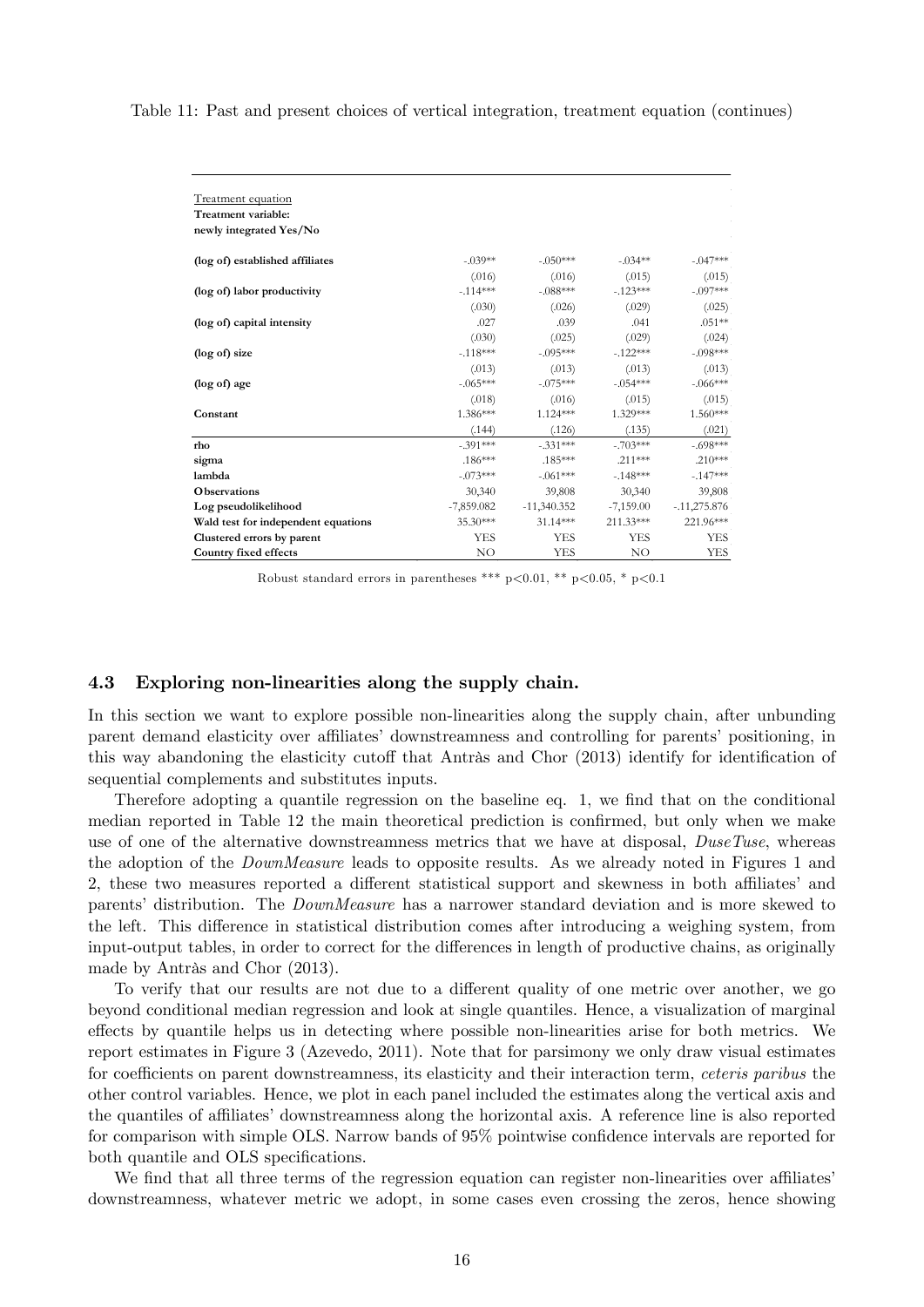| Dependent variable:                            | (1)                                | (2)                                   | (3)                                   | (4)                                      |  |
|------------------------------------------------|------------------------------------|---------------------------------------|---------------------------------------|------------------------------------------|--|
| affiliate downstreamness<br>(DuseTuse or Down) | Median reg<br>and firm<br>controls | Median reg<br>fe and firm<br>controls | Median<br>reg and<br>firm<br>controls | Median<br>reg fe and<br>firm<br>controls |  |
| <b>Parent DuseTuse</b>                         | $.326***$                          | $.361***$                             |                                       |                                          |  |
|                                                | (.010)                             | (.008)                                |                                       |                                          |  |
| <b>Parent Down</b>                             |                                    |                                       | $.592***$                             | $.615***$                                |  |
|                                                |                                    |                                       | (.013)                                | (.011)                                   |  |
| Parent demand elasticity                       | $-.002***$                         | $-.002***$                            | $.003***$                             | $.002***$                                |  |
|                                                | (.001)                             | (.001)                                | (.001)                                | (.001)                                   |  |
| Parent demand elasticity*DuseTuse              | $.003***$                          | $.002***$                             |                                       |                                          |  |
|                                                | (.001)                             | (.001)                                |                                       |                                          |  |
| Parent demand elasticity*Down                  |                                    |                                       | $-.005***$                            | $-.004***$                               |  |
|                                                |                                    |                                       | (.001)                                | (.001)                                   |  |
| (log of) labor productivity                    | $.010***$                          | $.010***$                             | $.010***$                             | $.009***$                                |  |
|                                                | (.003)<br>$-.013***$               | (.002)<br>$-.010***$                  | (.002)<br>$-0.015***$                 | (.002)<br>$-.014***$                     |  |
| (log of) capital intensity                     | (.002)                             | (.002)                                | (.003)                                |                                          |  |
| (log of) size                                  | $.006***$                          | $.005***$                             | .001                                  | (.002)<br>.001                           |  |
|                                                | (.001)                             | (.001)                                | (.001)                                | (.001)                                   |  |
| (log of) established affiliates                | $-.005***$                         | $-.002*$                              | $-.001$                               | .001                                     |  |
|                                                | (.002)                             | (.001)                                | (.002)                                | (.001)                                   |  |
| (log of) age                                   | $-.005***$                         | $-.003**$                             | $-.002$                               | $-.003$                                  |  |
|                                                | (.002)                             | (.001)                                | (.002)                                | (.002)                                   |  |
| multinational group                            | $-.046***$                         | $-.056***$                            | $-.034***$                            | $-.026***$                               |  |
|                                                | (.009)                             | (.007)                                | (.010)                                | (.009)                                   |  |
| contractibility                                | $-.174***$                         | $-.179***$                            | $-.118***$                            | $-.120***$                               |  |
|                                                | (.014)                             | (.011)                                | (.015)                                | (.014)                                   |  |
| rule law                                       | $-.024**$                          |                                       | $-.003$                               |                                          |  |
|                                                | (.012)                             |                                       | (.013)                                |                                          |  |
| entry cost                                     | $-.006***$                         |                                       | $-.001$                               |                                          |  |
|                                                | (.001)                             |                                       | (.001)                                |                                          |  |
| Constant                                       | .481***                            | $.325***$                             | $.239***$                             | $.245***$                                |  |
|                                                | (.018)                             | (.143)                                | (.019)                                | (.011)                                   |  |
| <b>Observations</b>                            |                                    |                                       |                                       |                                          |  |
| Country fixed effects                          | 30,342<br>NO                       | 39,811<br><b>YES</b>                  | 30,342<br>NO                          | 39,811<br><b>YES</b>                     |  |
|                                                |                                    |                                       |                                       |                                          |  |

<span id="page-17-0"></span>Table 12: Quantile regression, results at the conditional median

Robust standard errors in parentheses \*\*\* p<0.01, \*\* p<0.05, \* p<0.1

a sign reversal. The latter was concealed by OLS estimates, as it averaged out over the affiliates' distribution.

We can also compute the threshold at which our correlations of interest reverse signs, considering the first derivative of elasticity on affiliate downstreamness. Taking into account the combined marginal effect of the elasticity alone and in its interaction with downstreamness, while considering the level of parent downstreamness at that quantile, we estimate a value next to  $.8$ . That is, we have a confirmation of the main theoretical prediction when affiliates have a value of downstreamness below  $.8$ , which is valid for about 70 percent of our affiliate-level sample. Above that threshold, however, when affiliates are actually located towards the bottom of the supply chain, the elasticity correlations can become non-significant or can switch signs, depending on the metrics of downstreamness we adopt.

We cannot exclude that a measurement problem can be responsible for the latter finding, after using industry-level proxies for both positioning on the supply chain and sensitivity to prices by buyers of the Önal product. Still, we can think of some economic rationales that can explain the peculiarity of companies located at the very bottom of a supply chain. Most probably, next to Önal consumers we have horizontal rather than vertical integration, that the theoretical model by Antràs and Chor [\(2013\)](#page-22-0) is not able to catch. Alternatively, affiliates at the bottom of the chain can be involved in completely different lines of business, reflecting a conglomerate nature of the business group to which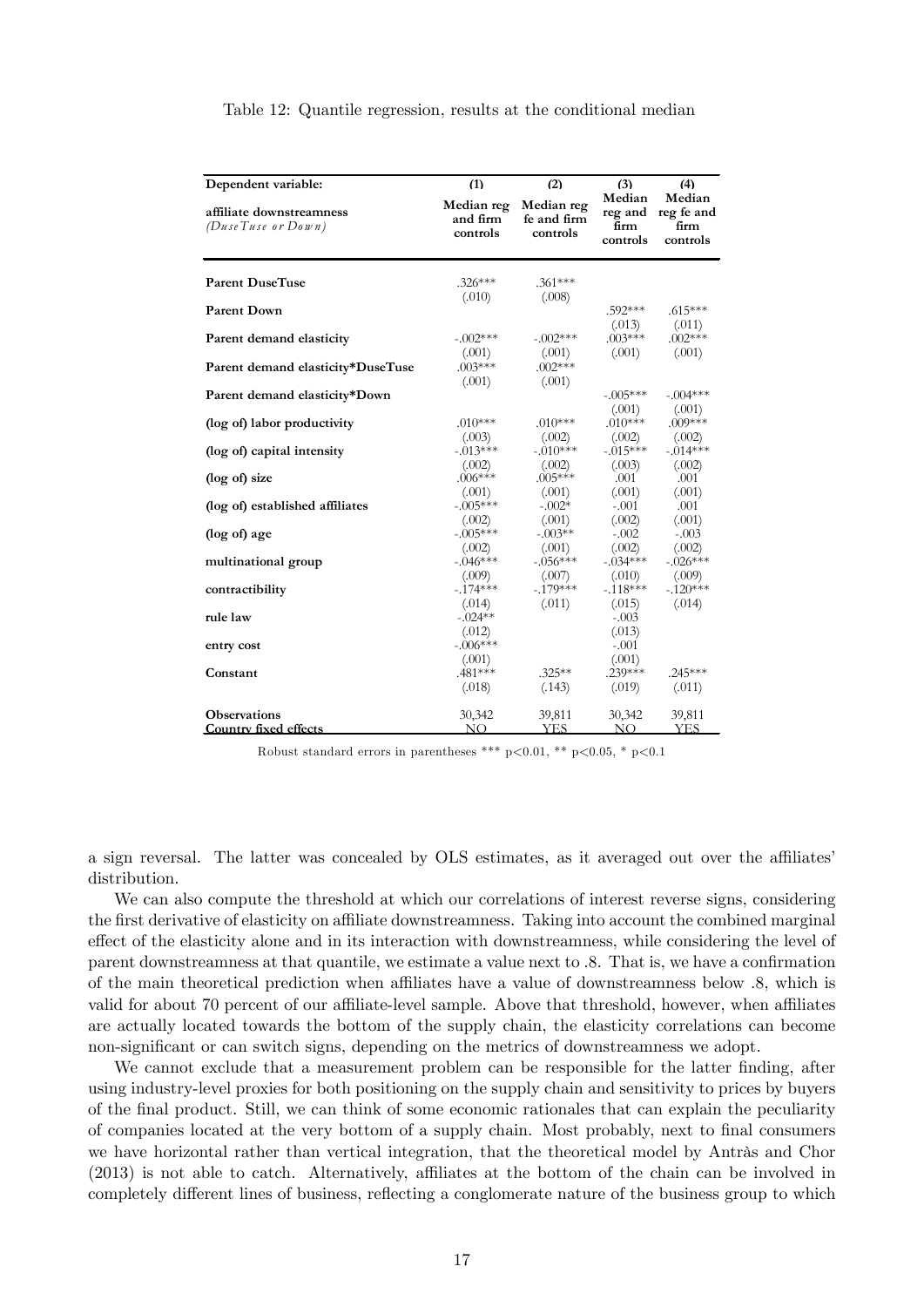Figure 3: Detecting non-linearities: quantile regressions on affiliates' downstreamness

<span id="page-18-0"></span>

a) affiliate and parent downstreamness as DuseTuse



b) affiliate and parent downstreamness as Down

they belong.

## 5 Conclusion

In this contribution we test at the firm-level the optimal allocation of ownership rights along Global Value Chains. We find empirical evidence for the theoretical framework set by Antràs and Chor [\(2013\)](#page-22-0), whose main prediction is that vertical integration choices over a sequence of production stages depend both on the relative position of each intermediate producer, and on the surplus that can be extracted from the sale of the final output, on which all the producers along the chain can rely. Indeed, we find that if the final demand elasticity is sufficiently high, parent companies prefer to engage in vertical integration of downstream production stages. Further, we find that parent companies and affiliates tend to be located in proximity over a supply chains, while we detect some non-linearities towards the bottom, after the VIII decile of affiliates' downstreamness distribution. We presume that at the end of the supply chain, before reaching the final consumer, we are detecting horizontal rather than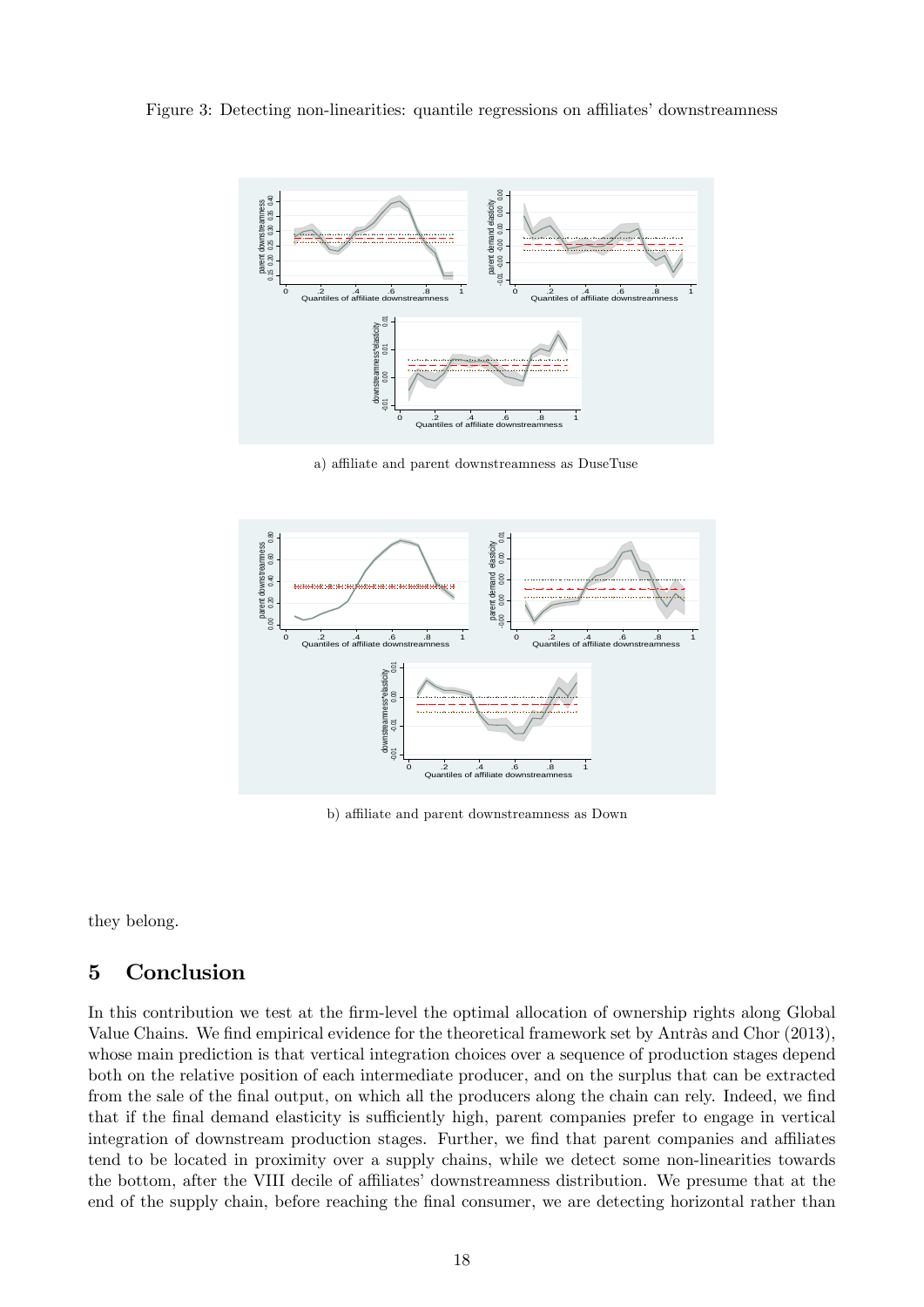vertical integration strategies, for which determinants of optimal allocation of property rights can be different.

We believe that considering the sequentiality in production stages gets to the heart of modern organization of production worldwide, when contracts are incomplete and an unbundling of production tasks is underway, as shared by networks of firms across national borders.

Hence, we are able also to test for some heterogeneity at the firm-level over the value chains, as we find that more productive and bigger firms prefer to pick downstream affiliates. On the other hand, when controlling for present and past choices of integration, we find that parent companies controlling bigger and more complex supply chains can suffer from some increasing coordination costs, for which they show a lower propensity to integrate at the margin.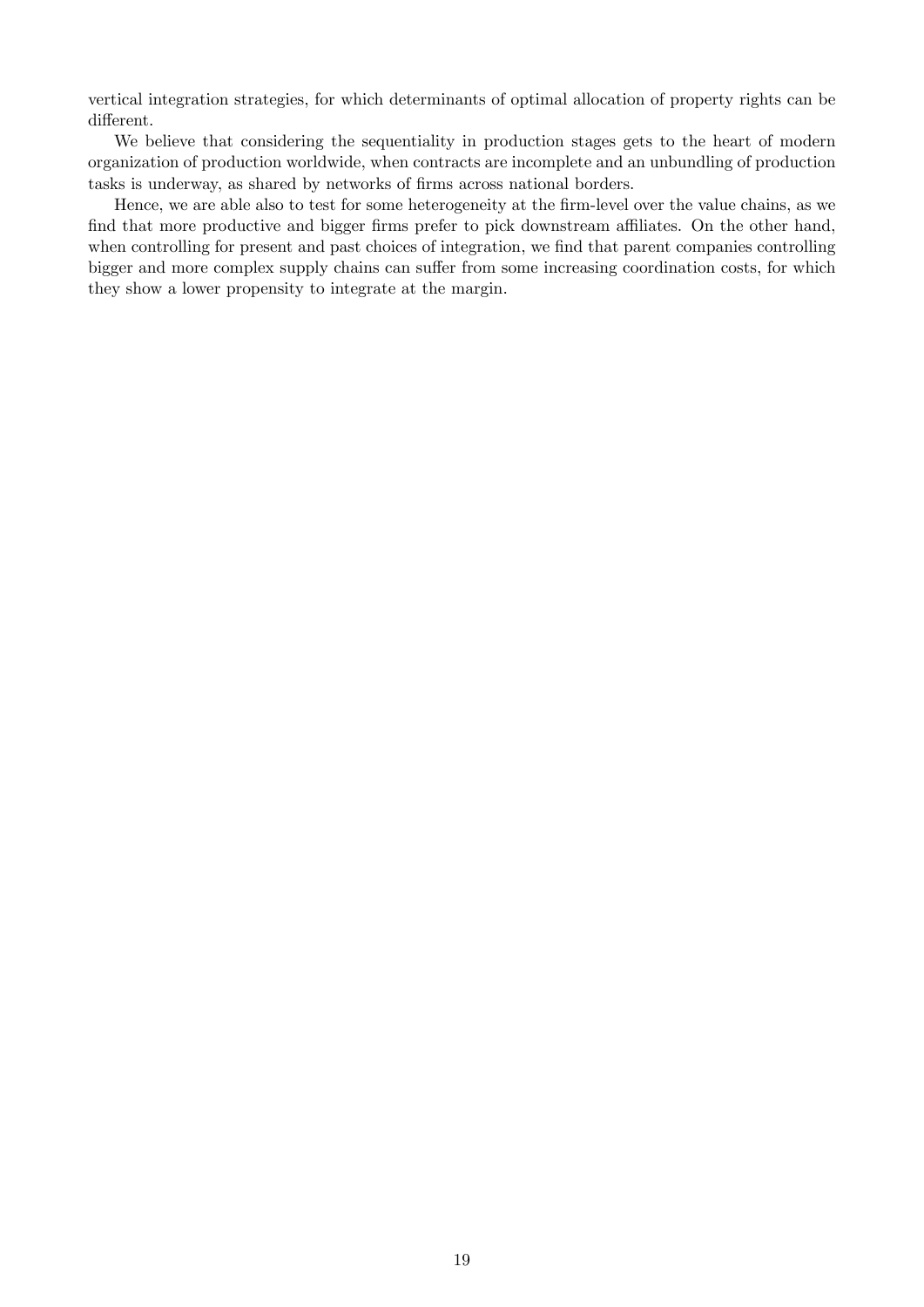## A Data Appendix

Downstreamness: computed by Antràs and Chor [\(2013\)](#page-22-0) from the 2002 U.S. I-O Tables, after using the detailed Supplementary Use Table after redefinitions issued by the BEA 2002, to obtain average measures of the relative position of each industry in U.S. production processes. Antràs and [Chor](#page-22-0) [\(2013\)](#page-22-0) propose two measures of downstreamness. The first measure is the ratio of the aggregate direct use to the aggregate total use  $(DUseTUse)$  of a particular industry is goods, where the direct use for a pair of industries is the value of goods from industry  $i$  directly used by firms in industry  $j$ to produce goods for final use, while the total use is the value of goods from industry  $i$  used either directly or indirectly in producing industry j's output for final use. A high value of  $DUseTUse$  thus suggests that most of the contribution of input i tends to occur at relatively downstream production stages close to final demand. The second measure of downstreamness (*DownMeasure*) is a weighted index of the average position in the value chain at which an industry's output is used, with weights given by the ratio of the use of that industryís output in that position relative to the total output of that industry. These measures have been finally averaged over the 6-digit NAICS rev.2007 parent and affiliate primary activities.

Demand Elasticity: computed by Antràs and Chor [\(2013\)](#page-22-0) from U.S. HS10 products import demand elasticities [\(Broda and Weinstein,](#page-22-2) [2006\)](#page-22-2). These are merged with a comprehensive list of HS10 codes from [Pierce and Schott](#page-23-16) [\(2012\)](#page-23-16). For each HS10 code missing an elasticity value, they assigned a value equal to the trade-weighted average elasticity of the available HS10 codes with which it shared the same first nine digits. This is done successively up to codes that shared the same first two digits, to fill in as many HS10 elasticities as possible. Using the IO-HS concordance provided by the BEA with the 2002 U.S. I-O Tables, they then take the trade-weighted average of the HS10 elasticities within each IO2002 category. At each stage, the weights used were the total value of U.S. imports by HS10 code from 1989 to 2006, calculated from [Feenstra et al.](#page-23-17) [\(2002\)](#page-23-17). There remain 13 IO2002 industries without elasticity values after the above procedure. For these, they assign a value equal to the weighted average elasticity of the IO2002 codes with which the industry shared the same first four digits, or (if the value was still missing) the same first three digits, using industry output values as weights. This yielded import elasticities for the industry that sells the input in question  $(\rho)$ . These measures have been finally averaged over the 6-digit NAICS 2007 parent primary activities.

Complements: computed from the Demand Elasticity measure. We identify as Sequential Complements industries those with  $\rho$  above the cross-industry median (5.37 for the 437 manufacturing sectors present in our data), while Sequential Substitutes are the industries below the cross-industry median.

Capital intensity: computed at parent-level from Orbis database. It is the ratio between fixed assets over number of employees for parent firm j.

Age: computed at parent-level from Orbis database. It is the age of the parent at the year when choices of integration were undertaken.

Size: computed at parent-level from Orbis database. It is the number of consolidated employees by parent firm  $j$ .

Productivity: computed at parent-level from Orbis database. It is the value added over number of employees for each parent firm  $i$ .

**Affiliates' number:** computed at parent-level from the Orbis database. It is the number of already established affiliates as controlled by parent firm  $j$  before choices of integration occurred.

International Group: computed at parent-level from the Orbis database. It is a dummy variable equal to 1 if the parent firm  $j$  owns at least one foreign affiliate and 0 otherwise.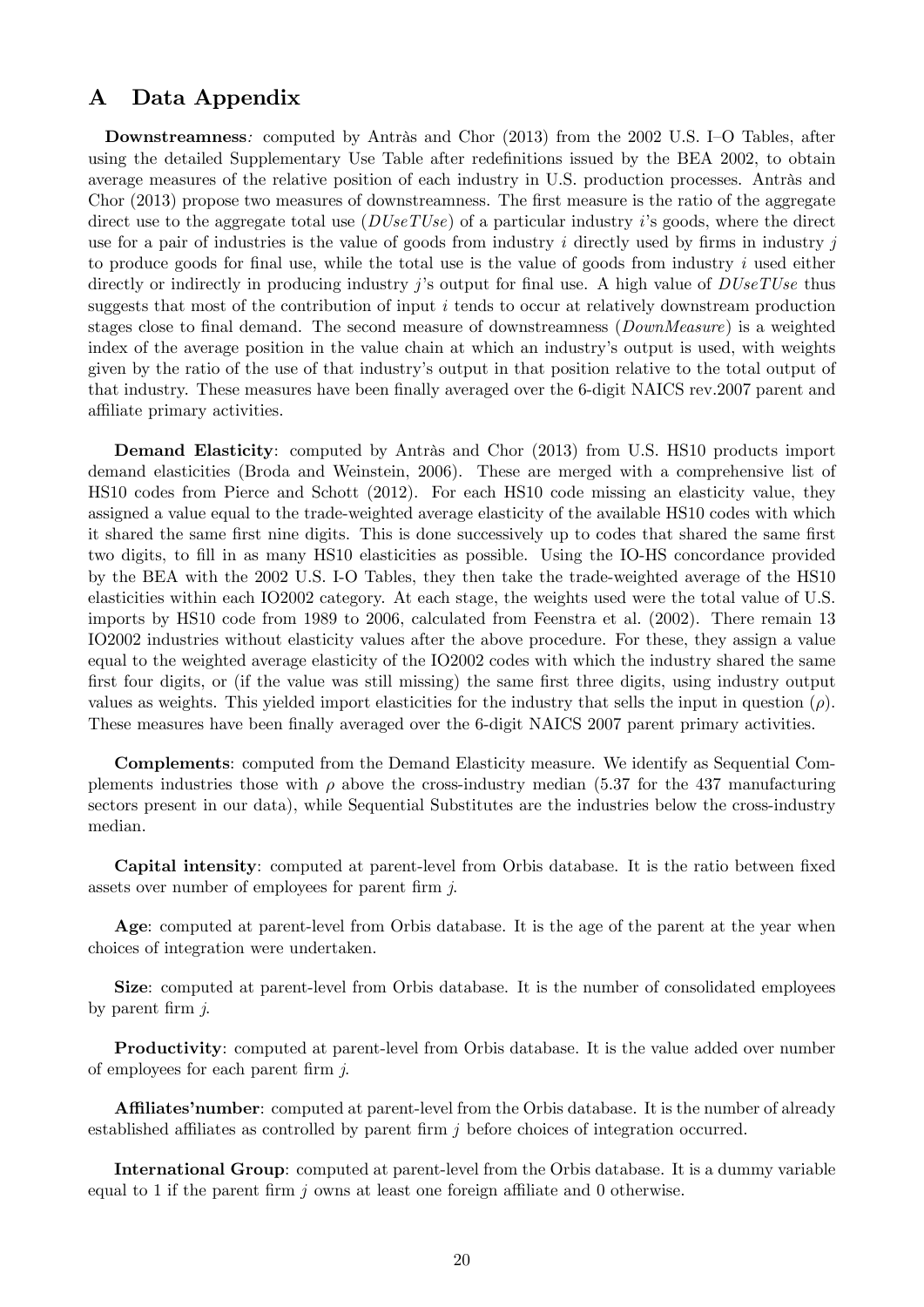Investment: computed at parent-level from the Orbis database. It is a dummy variable equal to 1 if parent firm  $j$  has integrated an affiliate from 2004 to 2012 and 0 otherwise.

**Contractibility**: we source from Antràs and Chor  $(2013)$ , who computed from the 2002 U.S. I-O Tables, following the methodology of [Nunn](#page-23-18) [\(2007\)](#page-23-18) For each IO2002 industry, they first calculate the fraction of HS10 constituent codes classified by [Rauch](#page-23-13) [\(1999\)](#page-23-13) as neither reference-priced nor traded on an organized exchange, under Rauch's "liberal" classification. The original Rauch classification is at the level of SITC Rev. 2 products. These were associated with HS10 codes using a mapping derived from U.S. imports in [Feenstra et al.](#page-23-17) [\(2002\)](#page-23-17). The authors took one minus this value as a measure of the own contractibility of each IO2002 industry. This measure we average over the 6-digit NAICS  $2007$  affiliate *i* primary activities.

Entry costs: we source country entry costs from the World Bank - Doing Business. They built it using data on the number of procedures, number of days, and cost (as a percentage of income per capita) required to start a business. We average over 2003-2005 for each affiliate i and host country  $c$ .

Rule of law: from the Worldwide Governance Indicators [\(Kaufmann et al.,](#page-23-19) [2011\)](#page-23-19). The annual index is linearly rescaled from its original range  $[-2.5, 2.5]$ , in order to lie in a range  $[0, 1]$ , and averaged over the period 2004-2010 for each affiliate's country of origin. This reflects perceptions on the extent to which agents have confidence in and abide by the rules of society, especially in the quality of contract enforcement, property rights, the role of police, and the courts, as well as the likelihood of crime and violence.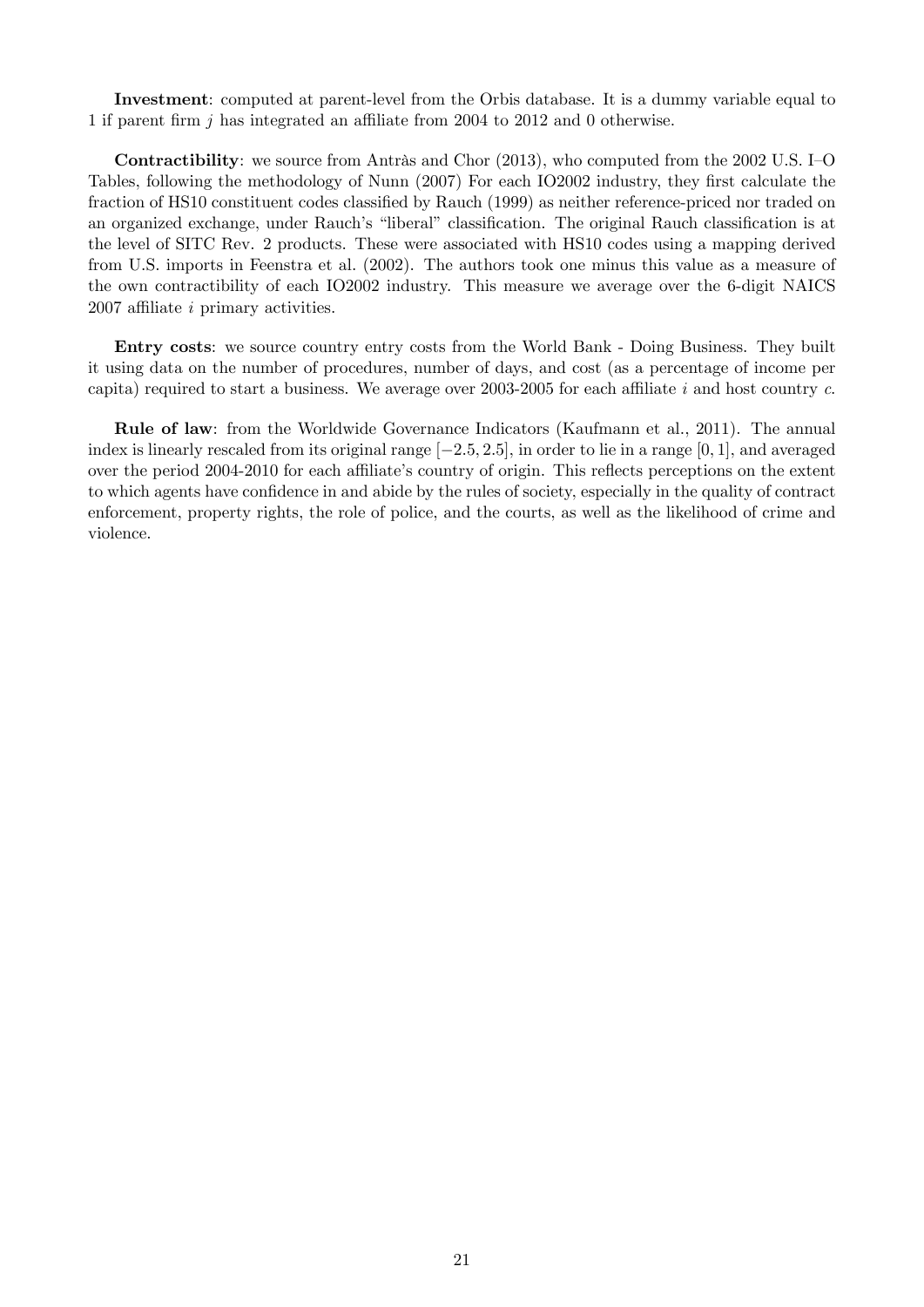## References

- <span id="page-22-7"></span>Acemoglu, D., P. Antràs, and E. Helpman (2007). "Contracts and Technology Adoption". American Economic Review  $97(3)$ , 916–943.
- <span id="page-22-11"></span>Acemoglu, D., S. Johnson, and T. Mitton (2009). "Determinants of vertical integration: financial development and contracting costs". The Journal of Finance  $64(3)$ , 1251–1290.
- <span id="page-22-15"></span>Alfaro, L., P. Antràs, D. Chor, and P. Conconi (2015). "Internalizing Global Value Chains: A Firm-Level Analysis". mimeo.
- <span id="page-22-12"></span>Alfaro, L. and A. Charlton (2009). "Intra-industry Foreign Direct Investment". American Economic Review  $99(5)$ , 2096–2119.
- <span id="page-22-13"></span>Alfaro, L., P. Conconi, H. Fadinger, and A. Newman (2013). "Do Price Determine Vertical Integration? Evidence form trade policy". NBER Working Paper 16118.
- <span id="page-22-1"></span>Altomonte, C. and A. Rungi (2013). "Business Groups as Hierarchies of Firms: Determinants of Vertical Integration and Performance". ECB Working Paper No. 1554 .
- <span id="page-22-18"></span>Angrist, J. D. (2001). "Estimation of limited dependent variable models with dummy endogenous regressors". Journal of business  $\mathcal{B}$  economic statistics 19(1).
- <span id="page-22-4"></span>Antràs, P. (2003). "Firms, Contracts, And Trade Structure". The Quarterly Journal of Economics  $118(4)$ , 1375-1418.
- <span id="page-22-0"></span>Antràs, P. and D. Chor (2013). "Organizing the Global Value Chain". *Econometrica 81* (6), 2127–2204.
- <span id="page-22-5"></span>Antràs, P. and E. Helpman (2004). "Global Sourcing". Journal of Political Economy 112(3), 552–580.
- <span id="page-22-6"></span>Antràs, P. and E. Helpman (2008). "Contractual Frictions and Global Sourcing". The Organization of Firms in a Global Economy,  $9-54$ .
- <span id="page-22-8"></span>Antràs, P. and S. Yeaple (2014). "Multinational Firms and the Structure of International Trade". Handbook of International Economics  $\lambda$  (55).
- <span id="page-22-17"></span>Atalay, E., A. Hortaçsu, and C. Syverson (2014). "Vertical integration and input flows". The American Economic Review  $104(4)$ , 1120–1148.
- <span id="page-22-19"></span>Azevedo, J. (2011). "GRQREG: Stata module to graph the coefficients of a quantile regression.". Statistical Software Components.
- <span id="page-22-3"></span>Baldwin, R. and J. Lopez-Gonzalez (2014). "Supply-chain Trade: A Portrait of Global Patterns and Several Testable Hypotheses". The World Economy.
- <span id="page-22-9"></span>Bernard, A. B., J. B. Jensen, S. J. Redding, and P. K. Schott (2010). "Intra-firm trade and product contractibility". Peterson Institute for International Economics Working Paper (10-3).
- <span id="page-22-16"></span>Blomström, M. and R. E. Lipsey (1991). "Firm size and foreign operations of multinationals". The  $Scandinavian$  Journal of Economics, 101-107.
- <span id="page-22-2"></span>Broda, C. and D. Weinstein (2006). "Globalization and the Gains From Variety". Quarterly Journal of Economics  $121(2)$ , 541–585.
- <span id="page-22-10"></span>Corcos, G., D. M. Irac, G. Mion, and T. Verdier (2013). "The determinants of intrafirm trade: Evidence from French firms". Review of Economics and Statistics 95(3), 825–838.
- <span id="page-22-14"></span>Costinot, A., J. Vogel, and S. Wang (2013). "An elementary theory of global supply chains". The Review of Economic Studies  $80(1)$ , 109–144.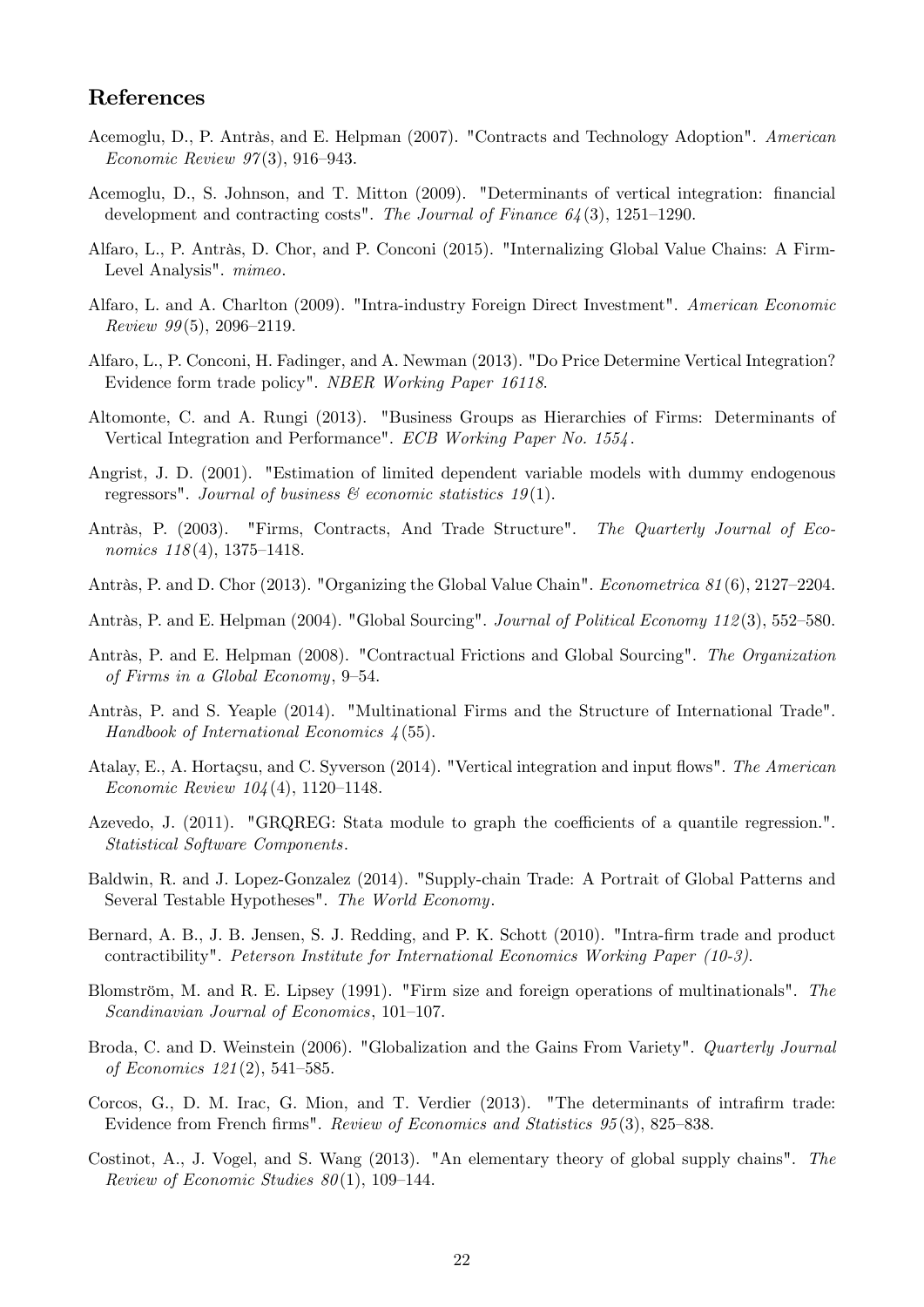- <span id="page-23-6"></span>Defever, F. and F. Toubal (2013). "Productivity, relationship-specific inputs and the sourcing modes of multinationals". Journal of Economic Behavior  $\mathcal{B}$  Organization 94, 345-357.
- <span id="page-23-9"></span>EUROSTAT (2007). "Recommendations Manual on the Production of Foreign Affiliates Statistics (FATS)". European Commission.
- <span id="page-23-17"></span>Feenstra, R., J. Romalis, and P. K. Schott (2002).  $\hat{\mathbf{a}}$ AIJU.S. Imports, Exports and Tariff Data, 1989 $\mathbb{\tilde{A}}$ S2001 $\mathbb{\tilde{A}}$ I. Working Paper 9387, NBER.
- <span id="page-23-12"></span>Greenaway, D. and R. Kneller  $(2007)$ . "Industry differences in the effect of export market entry: learning by exporting?". Review of World Economics  $143(3)$ , 416–432.
- <span id="page-23-7"></span>Harms, P., O. Lorz, and D. Urban (2012). "Offshoring along the production chain". Canadian Journal of Economics/Revue canadienne d'économique  $\mu$ 5(1), 93-106.
- <span id="page-23-15"></span>Heckman, J. (1997). "Instrumental variables: A study of implicit behavioral assumptions used in making program evaluations". Journal of Human Resources, 441-462.
- <span id="page-23-14"></span>Heckman, J., J. L. Tobias, and E. Vytlacil (2003). "Simple estimators for treatment parameters in a latent-variable framework". Review of Economics and Statistics  $85(3)$ , 748–755.
- <span id="page-23-11"></span>Helpman, E., M. Melitz, and S. Yeaple (2004). "Export versus FDI with heterogeneous firms". American Economic Review 94.
- <span id="page-23-1"></span>Hummels, D., J. Ishii, and K.-m. Yi (2001). "The nature and growth of vertical specialization in world trade". Journal of International Economics  $54$ , 75-96.
- <span id="page-23-19"></span>Kaufmann, D., A. Kraay, and M. Mastruzzi (2011). "The worldwide governance indicators: methodology and analytical issues". Hague Journal on the Rule of Law  $3(02)$ , 220–246.
- <span id="page-23-5"></span>Kohler, W. K. and M. Smolka (2012). "Global Sourcing: Evidence from Spanish Firm-Level Data". In Quantitative Analysis of Newly Evolving Patterns of International Trade, Volume Volume 18 of World Scientific Studies in International Economics, pp. 139–193. WORLD SCIENTIFIC.
- <span id="page-23-18"></span>Nunn, N. (2007). "Relationship-specificity, incomplete contracts, and the pattern of trade". Quarterly Journal of Economics  $122(2)$ , 569–600.
- <span id="page-23-2"></span>Nunn, N. and D. Trefler (2008). "The Boundaries of the Multinational Firm: An Empirical Analysis". In E. Helpman, D. Marin, and T. Verdier (Eds.), The Organization of Firms in a Global Economy. Cambridge University Press.
- <span id="page-23-3"></span>Nunn, N. and D. Trefler (2013). "Incomplete contracts and the boundaries of the multinational firm". Journal of Economic Behavior  $\mathcal{B}$  Organization 94, 330-344.
- <span id="page-23-8"></span>OECD (2005). "Guidelines for Multinational Enterprises". OECD, Paris.
- <span id="page-23-16"></span>Pierce, J. and P. Schott (2012). "A concordance between ten-digit US Harmonized System Codes and  $SIC/NAICS$  product classes and industries". Journal of Economic and Social Measurement  $37(1)$ , 61-96.
- <span id="page-23-0"></span>Ramondo, N., V. Rappoport, and K. J. Ruhl (2015). "Intrafirm Trade and Vertical Fragmentation in US Multinational Corporations". mimeo.
- <span id="page-23-13"></span>Rauch, J. E. (1999). "Networks versus markets in international trade". Journal of International Economics  $48(1)$ , 7-35.
- <span id="page-23-4"></span>Tomiura, E. (2007). "Foreign outsourcing, exporting, and FDI: A productivity comparison at the firm level". Journal of International Economics  $72(1)$ , 113-127.
- <span id="page-23-10"></span>UNCTAD (2009). "Training Manual on Statistics for FDI and the Operations of TNCs Vol. II.". United Nations.